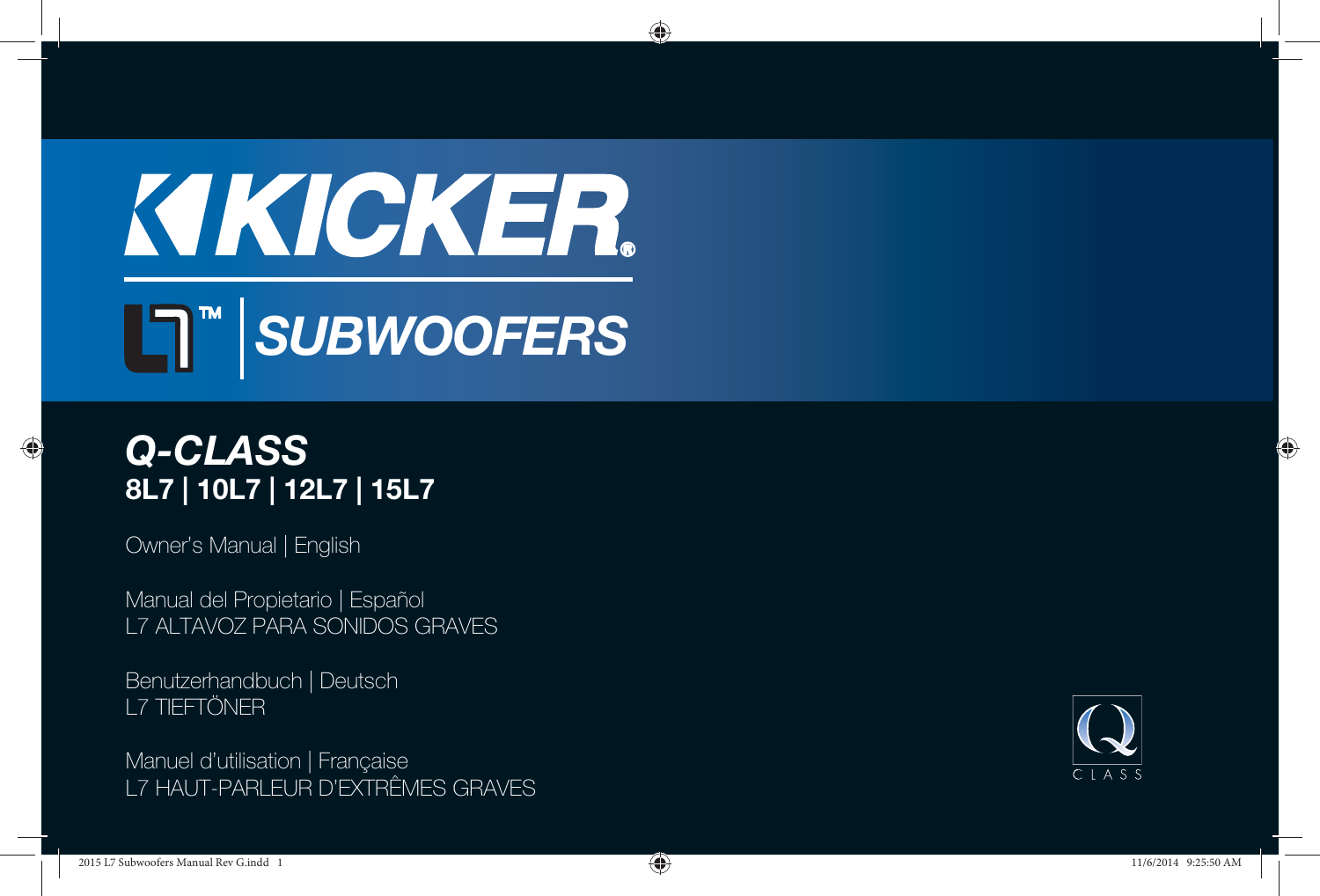# **KIKICKER.**

*L7 SUBWOOFER OWNER'S MANUAL*

Models:

#### *8L7 | 10L7 | 12L7 | 15L7*

**Note:** All specifications and performance figures are subject to change. Please visit **www.kicker.com** for the most current information. To get the best performance from your new KICKER Subwoofer, we recommend using genuine KICKER Accessories and Wiring. Please allow two weeks of break-in time for the subwoofer to reach optimum performance.

**Sound Check:** Poor bass response? Check the system phasing by reversing the positive and negative speaker connections on the subwoofer. If the bass improves, then the subwoofer was out of phase in reference to the rest of the audio system.

#### **SPECIFICATIONS**

| <b>Model</b>                          | 8L7               | 10L7              | 12L7          | <b>15L7</b>    |
|---------------------------------------|-------------------|-------------------|---------------|----------------|
| Rated Impedance $[\Omega]$            | $2$ or $4$        | $2$ or $4$        | 2 or 4        | $2$ or $4$     |
| Fs [Hz]                               | 47.2              | 37.5              | 34            | 26.3           |
| Sensitivity [1W, 1m]                  | 82.4              | 85.9              | 86.9          | 88.6           |
| Qts                                   | 0.735             | 0.507             | 0.539         | 0.539          |
| Qms                                   | 8.828             | 9.791             | 9.488         | 11.868         |
| Qes                                   | 0.802             | 0.535             | 0.571         | 0.565          |
| $\mathsf{Re}\left[\Omega\right]$      | 6.6               | 7.9               | 6.8           | $\overline{7}$ |
| Vas $[ft^3, L]$                       | .322, 9.127       | 1, 28.32          | 1.92, 54.274  | 5.263, 149.048 |
| Continuous Power Handling [Watts RMS] | 500               | 750               | 900           | 1200           |
| Outer Frame Dimension [in, cm]        | 8-13/16, 22.4     | 10-11/16, 27.2    | 12-9/16, 32   | 15-5/8, 39.6   |
| Mounting Depth [in, cm]               | $5 - 7/16$ , 13.8 | 6-7/8, 17.5       | 7-7/8, 20     | 93/8,23.9      |
| Mounting Cutout [in, cm]              | 7-1/4, 18.4       | $9 - 5/16$ , 23.7 | 11-1/16, 28.1 | 13-3/4, 34.9   |
| Frequency Response [Hz]               | $28 - 100$        | $24 - 100$        | $20 - 100$    | $18 - 100$     |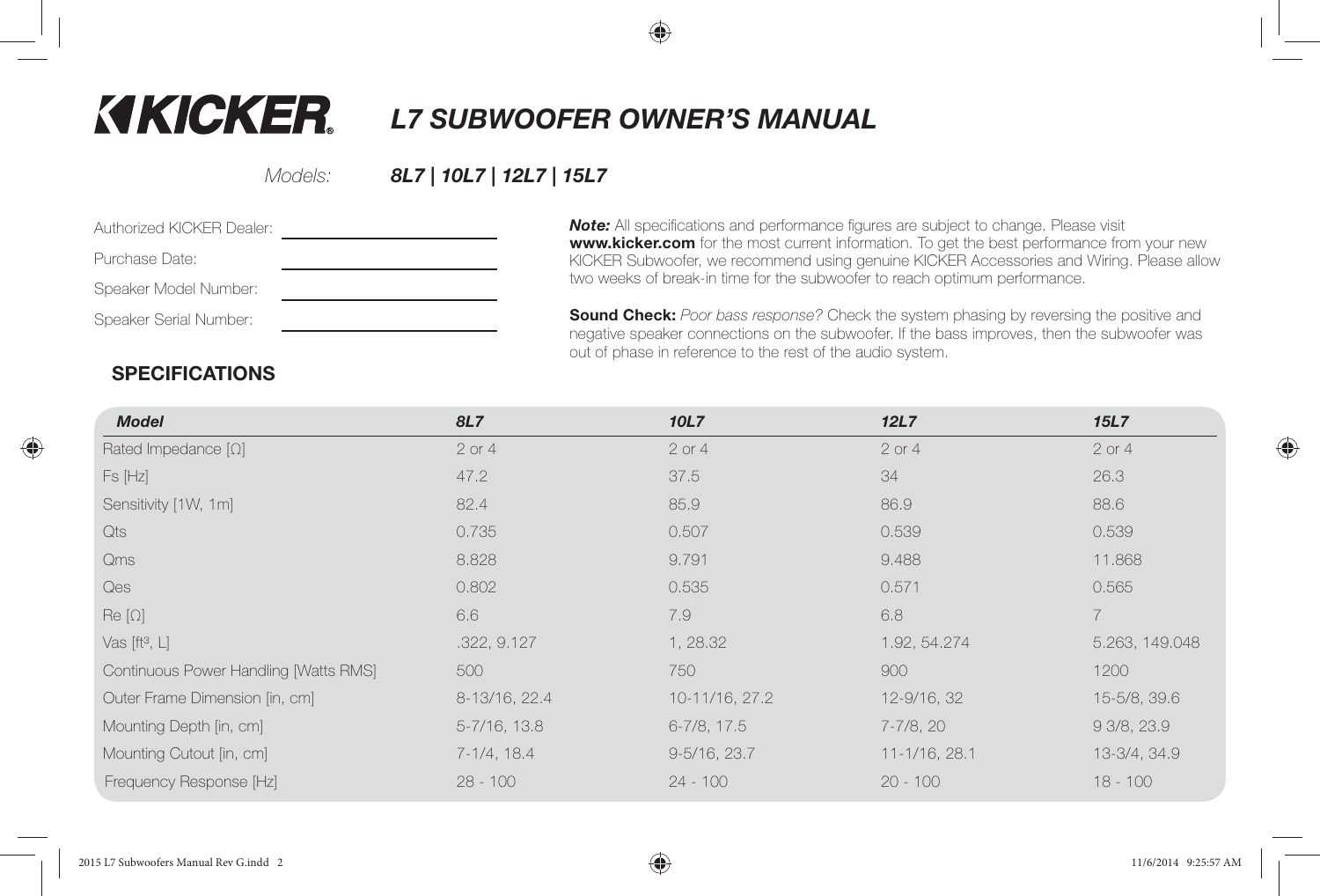

US Patent – www.kicker.com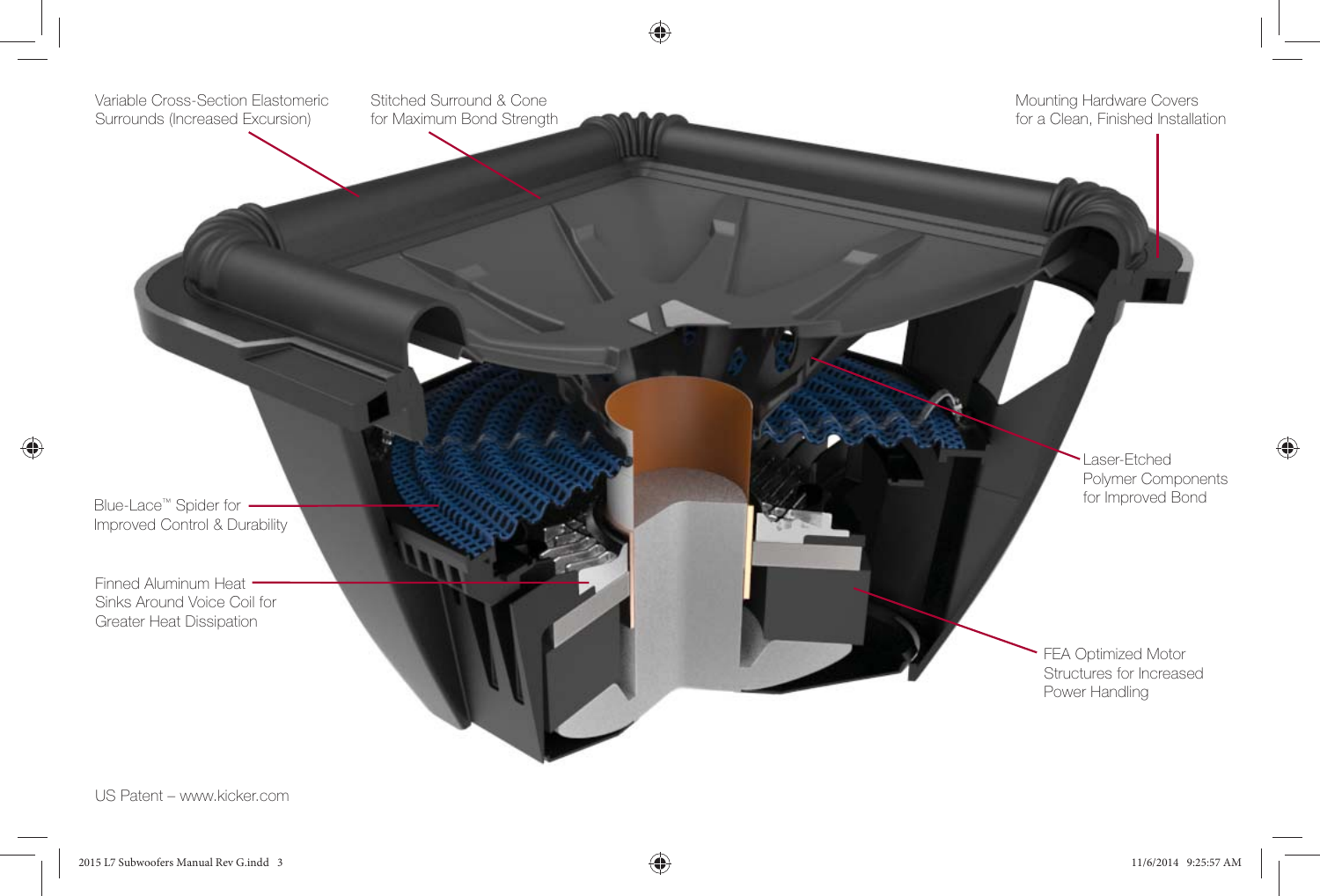#### **WIRING**

♠

#### **Use the push terminals to wire your subwoofer in series or parallel.**

L7 subwoofers are available with dual 2Ω (ohm) or dual 4Ω voice coils. Both coils must be connected to a source of amplification. The dual 2Ω woofer will generate a 1Ω load if the coils are wired in parallel or a 4Ω load in series. The dual 4Ω woofer will provide a 2Ω load wired in parallel or 8Ω load wired in series. The terminals with the white dots are for the first voice coil. The terminals with solid-red and solid-black markings are for the second voice coil.

#### **Paralleled Wiring Series Wiring**

Dual 2Ω Voice Coils = 4Ω Load

Dual 2Ω Voice Coils = 1Ω LoadDual 4Ω Voice Coils = 2Ω Load







**Pro Tip:** With a KICKER IQ amplifier, a pair of KICKER QS speakers, and a few KICKER cables, you're looking at a full system upgrade that will dominate! KICKER amplifiers and accessories make it easy to upgrade with your existing or stock source unit. Ask your dealer about KICKER amplifiers and speaker upgrades to complete your system!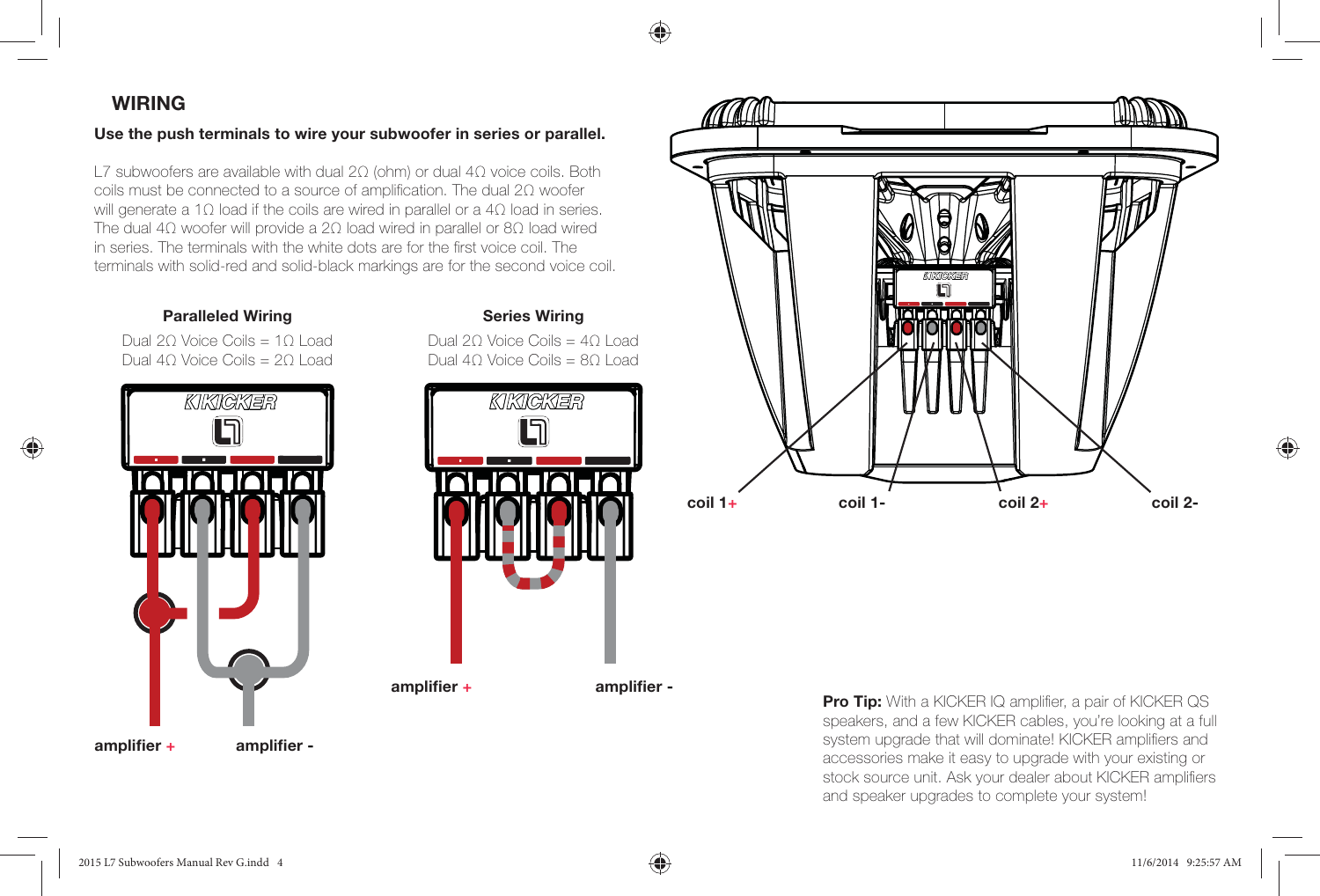

Dual 2Ω Voice Coils in Dual Subwoofer configuration =  $0.5Ω$  Load Dual 4Ω Voice Coils in Dual Subwoofer configuration =  $1Ω$  Load



Dual 2Ω Voice Coils in Dual Subwoofer Configuration =  $2Ω$  Load Dual 4Ω Voice Coils in Dual Subwoofer Configuration =  $4Ω$  Load



**WARNING:** If you are using multiple subwoofers that are wired in series to one another, each subwoofer must be in a separate chamber. If not, the subwoofers could become damaged, resulting in loss of warranty.

♠

♠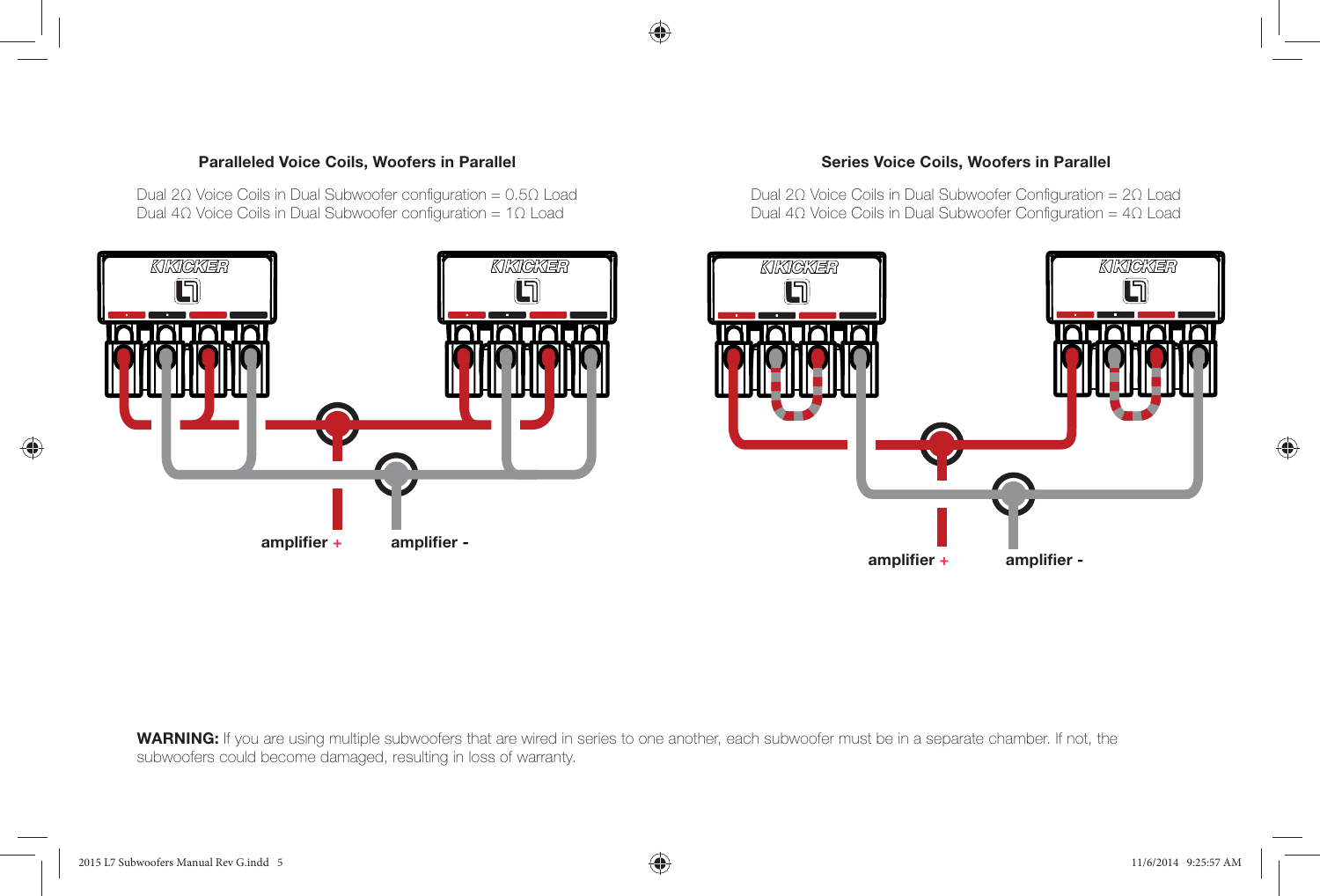# **SEALED ENCLOSURE APPLICATIONS**

The L7 generates more sound pressure than an equivalently-sized round speaker and excels when used in the recommended sealed boxes. These sealed enclosure designs give the smoothest response with increased energy at the lowest frequencies, 20Hz–30Hz. These designs deliver massive amounts of highly-accurate bass and can be driven with punishing levels of amplifier power. The high performance suspension system can operate in a larger sealed enclosure. This maximum enclosure volume application is ideal for ultra sound quality installations. The maximum enclosure generates a very flat response curve and superbly extends the sub-bass response.

L7 woofers perform well in any size sealed enclosure between the minimum and maximum volume recommendations. These systems will exhibit benefits of both designs: Minimum produces high-impact bass, and maximum generates low bass frequency protraction. Overall, the system will sound more like the recommended enclosure design it is closest to in enclosure volume. These enclosure recommendations have been calculated with the airspace inside the enclosure and include the displacement of the woofer. All sealed-enclosure airspace should be filled to 50% loose poly-fil (polyester fiberfill) stuffing. Do not make the airspace greater than the maximum enclosure volume recommendation.

**Maximum Sealed**

#### **Minimum Sealed**

| Model | Volume $ft^3$ (L) | Power Handling   | Model | Volume $ft^3$ (L) | Power Handling   |
|-------|-------------------|------------------|-------|-------------------|------------------|
| 8L7   | .4 (11.33)        | 500W RMS         | 8L7   | .75(21.24)        | 500W RMS         |
| 10L7  | .8(22.65)         | 750W RMS         | 10L7  | 1.25(35.4)        | 750W RMS         |
| 12L7  | 1(28.32)          | 900W RMS         | 12L7  | 2(56.64)          | 900W RMS         |
| 15L7  | 1.75(49.56)       | <b>1200W RMS</b> | 15L7  | 6(169.9)          | <b>1200W RMS</b> |

Panel Dimensions for Minimum Sealed Enclosures using 3/4" (1.9cm) thick MDF

| Model      | Box Volume [ft <sup>3</sup> , L] | Panel A [in, cm]     | Panel B [in, cm]     | Panel C [in, cm]      |
|------------|----------------------------------|----------------------|----------------------|-----------------------|
| <b>8L7</b> | .4(11.33)                        | 11x11, 27.9x27.9     | 11x7.75, 27.9x19.69  | 9.5x7.75, 24.13x19.69 |
| 10L7       | .8(22.65)                        | 13.5X13.5, 34.3X34.3 | 13.5x9.5, 34.3x24.13 | 12x9.5, 30.5x24.13    |
| 12L7       | 1(28.32)                         | 13.5X13.5, 34.3X34.3 | 13.5x12, 34.3x30.5   | 12x12, 30.5x30.5      |
| 15L7       | 1.75(49.56)                      | 16.5x16.5, 42x42     | 16.5x13.5, 42x34.3   | 15X13.5, 38.1X34.3    |

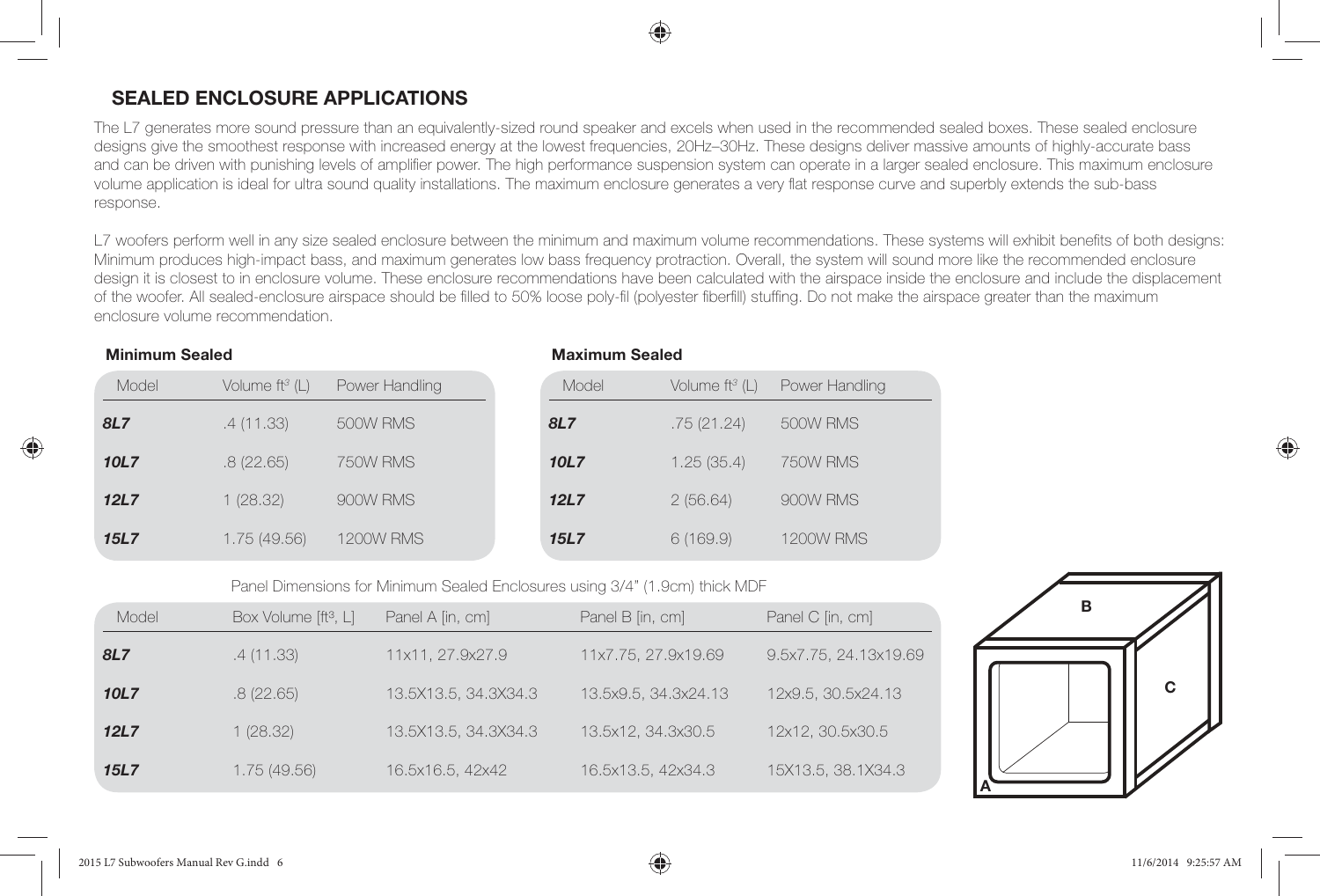#### **VENTED ENCLOSURE APPLICATIONS**

These boxes are the enclosure of choice for outrageous bass, so if space is not a problem and you want to get the most from your L7, try one of these vented designs. L7 subwoofers will handle massive amounts of power in any of the recommended enclosures, minimum or maximum. The smaller enclosures are best for use in limited-space applications. The larger recommended enclosures will yield slightly more bass at the lowest frequencies.

The vented minimum design increases bass efficiency and fits in many space-limited applications. Although it is the smallest recommended vented enclosure, the output from 30Hz–80Hz will be considerably higher than that of a sealed box. The maximum vented design has even more output in this frequency band. The maximum vented enclosure is the largest and most efficient design.

| 8L7              | 10L7               | 12L7               | <b>15L7</b>        |
|------------------|--------------------|--------------------|--------------------|
| .66(18.69)       | 1.25(35.4)         | 1.75(49.6)         | 3.0(85)            |
| 1.5x9.5 (3.8x24) | 2.5x11.25 (6.4x29) | 2.5x13.25 (6.4x34) | 2.5x16.25 (6.4x41) |
| 19.25 (49)       | 19.75 (50)         | 22.5(57)           | 19.5(50)           |
| 500              | 750                | 900                | 1200               |
|                  |                    |                    |                    |
| 8L7              | 10L7               | 12L7               | <b>15L7</b>        |
| 1(28.32)         | 2.25(63.7)         | 3.25(92)           | 6.0(170)           |
| 2x9.5(5.1x24)    | 3x11.25 (7.6x29)   | 3x13.25 (7.6x34)   | 3.5x16.25 (8.9x41) |
| 21.25(54)        | 18(46)             | 14.5(37)           | 13.75 (35)         |
| 500              | 750                | 900                | 1200               |
|                  |                    |                    |                    |

#### **BOX BUILDING NOTES**

Use 3/4" (1.9cm) or thicker MDF (medium density fiberboard) and seal the joints with silicone. Use the "template" inside your L7's shipping carton to mark the mounting hole, then cut directly on the line. See **Figure 1**.

These designs need internal bracing. Add triangular bracing between each of the larger unsupported panels. See **Figure 2**.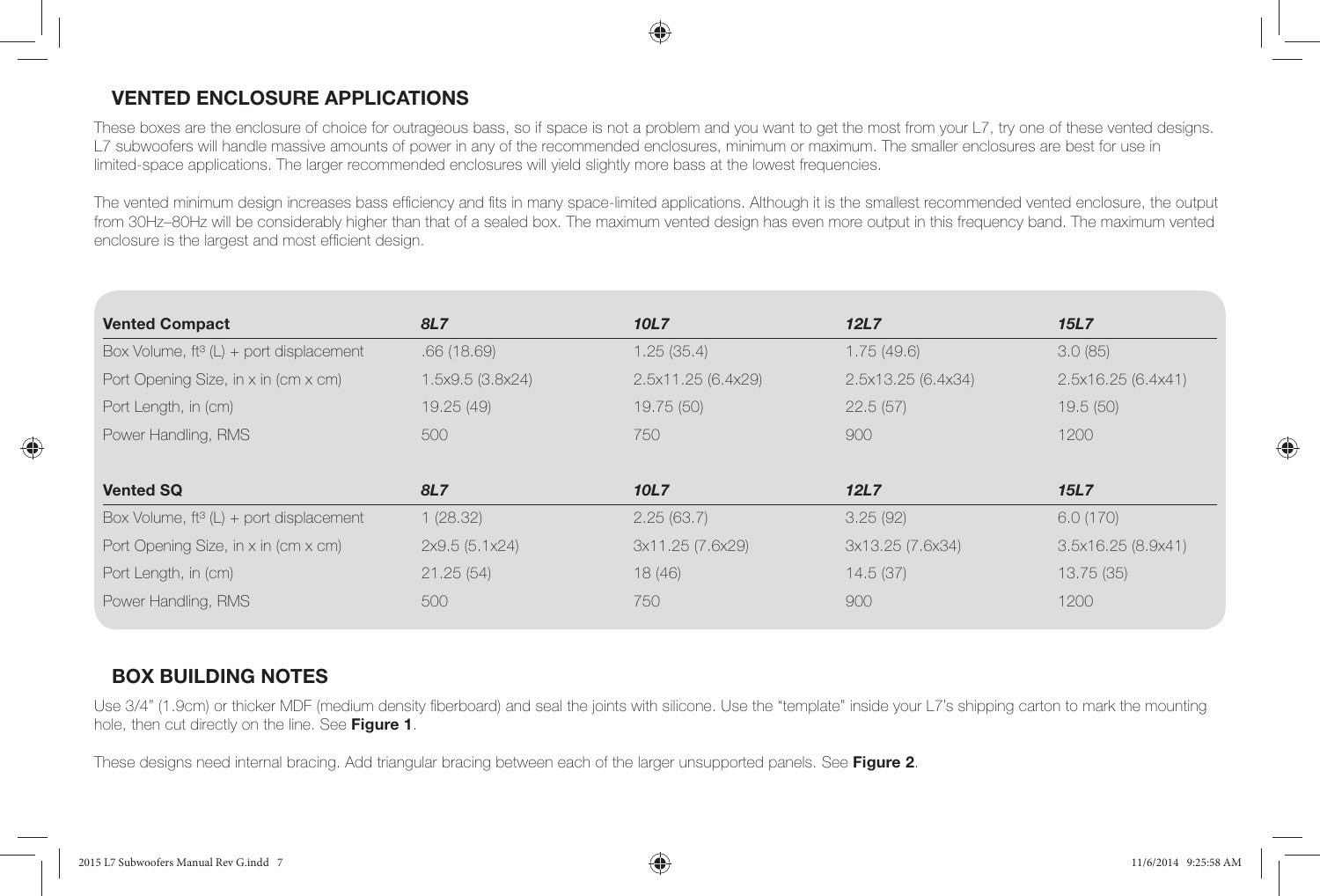⊕



 $\bigoplus$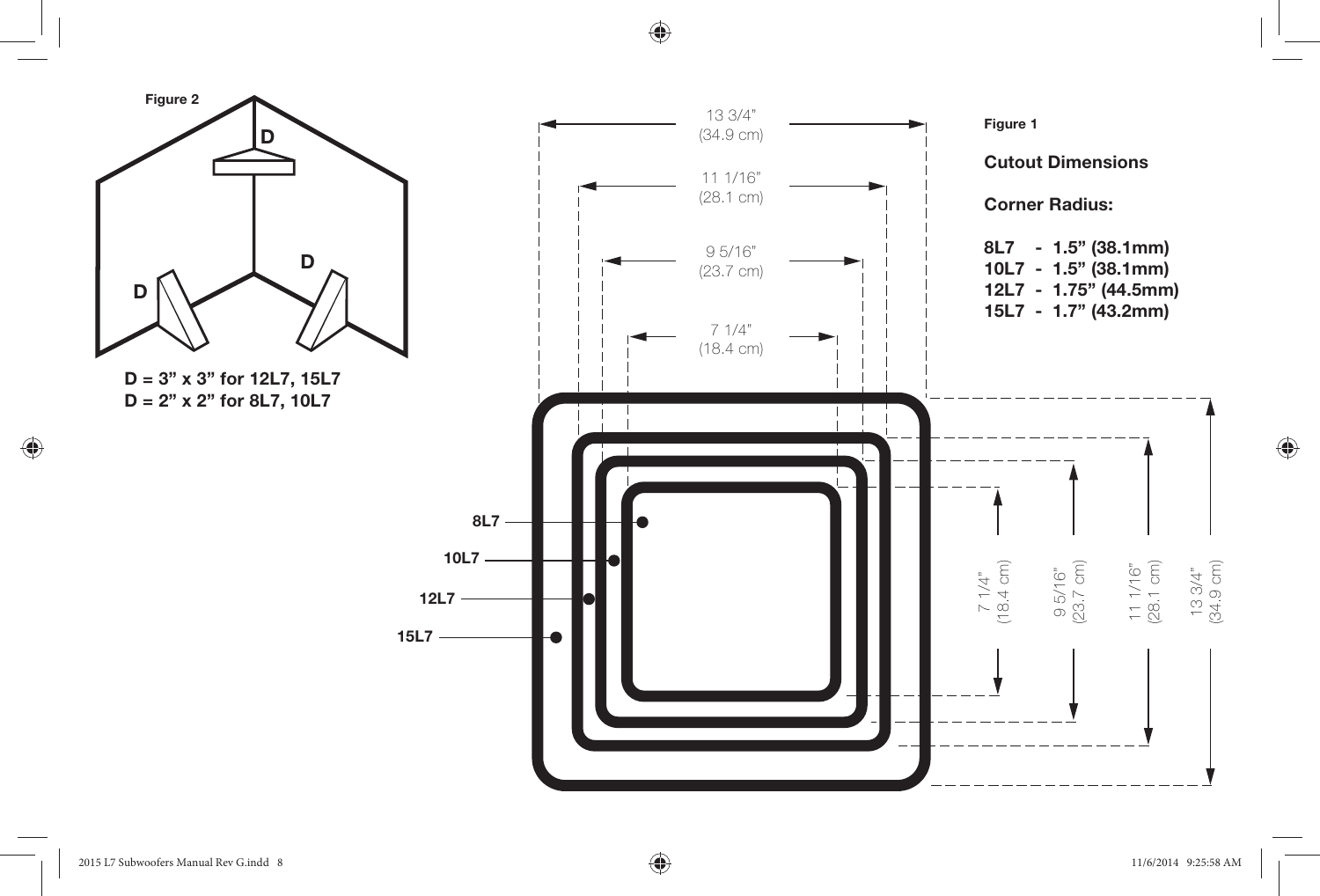All the cubic feet (L) measurements in this manual include the displacement of the woofer. For the vented enclosures the displacement of the port must be calculated and added to the internal volume of the final design. Use the outer dimensions of the vent and multiply "X x Y x Z", and convert to cubic feet, for example the 12L7 vented Compact design's external vent dimensions are, using 3/4" (1.9cm) MDF:

#### **[** (13.25" + 1.5" total MDF wall thickness) x (2.5" + 1.5" total MDF wall thickness) x 22.5"] x (1 ft<sup>3</sup> / 1728 in<sup>3</sup>) = .77 ft<sup>3</sup>

Add this number to the internal volume of the enclosure. The 12L7 is:

#### **1.75 ft**<sup>3</sup> + .77 ft<sup>3</sup> = 2.52 ft<sup>3</sup>.

⊕

Due to the necessary length of these vents, you may want to fold the vent along the bottom and back walls. It will be impractical to use round vents for these designs. Do not install a vent opening against a solid surface, such as an internal brace, back-panel or trunk wall, seat or interior panel of your vehicle. The vent opening must remain unobstructed. Use the smallest dimension of the rectangular vent as the minimum amount of space between the vent opening and any solid surface to insure unrestricted airflow.

If you prefer an ultra-smooth bass response, you should loosely fill your L7 enclosure with polyfil stuffing. Vented designs will require covering the end of the port (located inside the box) with grill cloth, chicken wire, or expanded metal to prevent the poly-fil from exiting the port. The use of poly-fil will slightly decrease efficiency, but will deepen and extend the low frequency output.

For more advice on box building, refer to your Authorized Kicker Dealer, or click on the Support tab on the Kicker homepage, **www.kicker.com**. Please e-mail support@kicker.com or call Technical Support at (405) 624-8583 for specific or unanswered questions.

**WARNING:** KICKER products are capable of producing sound levels that can permanently damage your hearing! Turning up a system to a level that has audible distortion is more damaging to your ears than listening to an undistorted system at the same volume level. The threshold of pain is always an indicator that the sound level is too loud and may permanently damage your hearing. Please use common sense when controlling volume.

**IMPORTANT SAFETY WARNING – PROLONGED CONTINUOUS OPERATION OF AN AMPLIFIER IN A DISTORTED OR CLIPPED MANNER CAN CAUSE YOUR AUDIO SYSTEM TO OVERHEAT, POSSIBLY CATCHING FIRE AND RESULTING IN SERIOUS DAMAGE TO YOUR COMPONENTS AND/OR VEHICLE.**

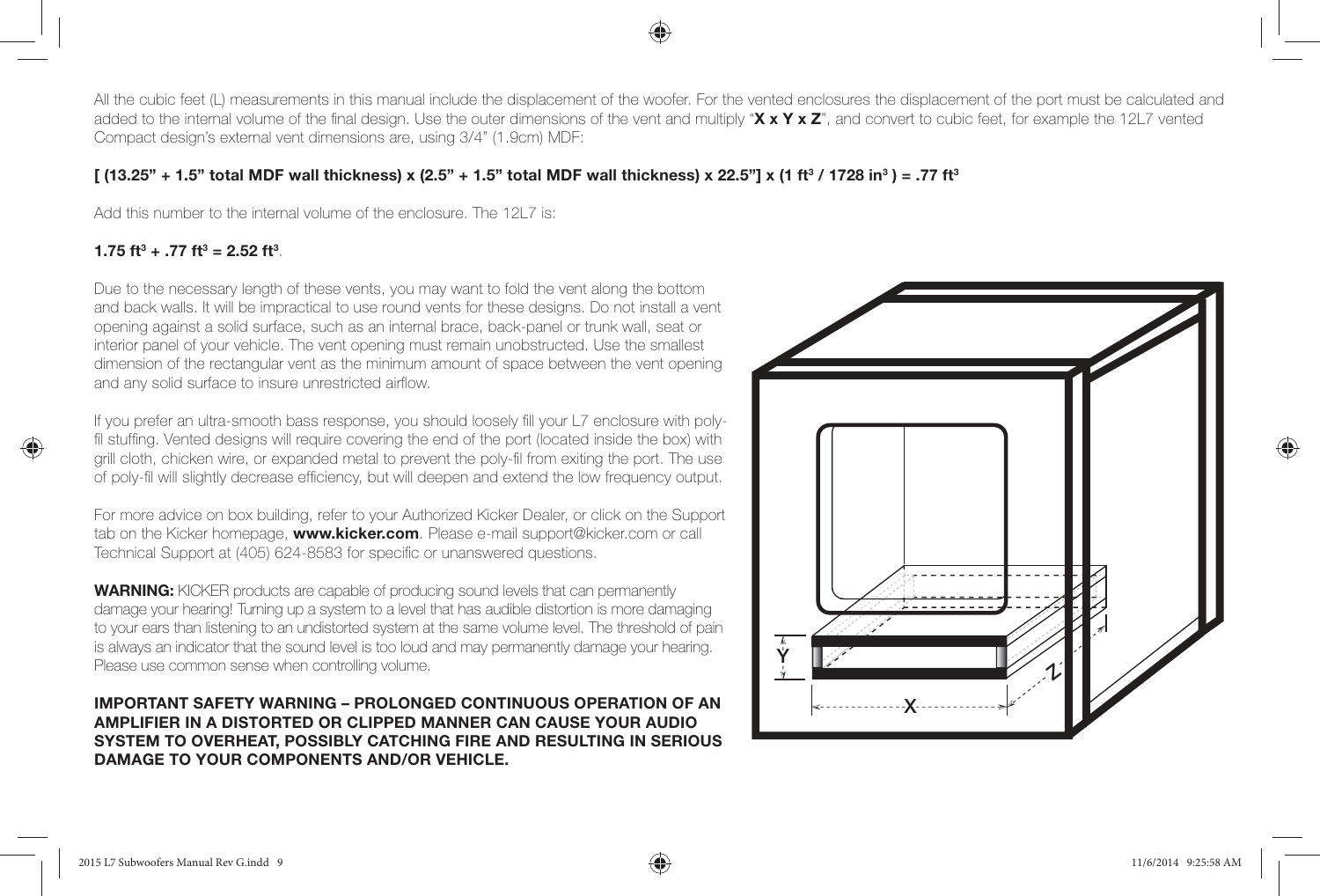# **KIKICKER.**

# *MANUAL DEL PROPIETARIO DE ALTAVOZ SUBWOOFER L7*

Modelos:

#### *8L7 | 10L7 | 12L7 | 15L7*

| Distribuidor autorizado de KICKFR: |  |
|------------------------------------|--|
| Fecha de compra:                   |  |
| Número de modelo del altavoz:      |  |
| Número de serie del altavoz:       |  |
|                                    |  |

**Nota:** Todas las especificaciones y valores de rendimiento están sujetos a cambio. Visite **www.kicker.com** para obtener la información más reciente. Para obtener el mejor rendimiento de su nuevo altavoz Subwoofer de KICKER, le recomendamos usar accesorios y cableado originales KICKER. Espere dos semanas de ajuste para que el altavoz Subwoofer alcance un óptimo desempeño.

**Verificación de sonido:** *¿Pobre respuesta en baja frecuencia?* Verifique la fase del sistema al revertir las conexiones positiva y negativa del altavoz en el subwoofer. Si el bajo mejora, entonces el subwoofer estaba fuera de fase en relación al resto del sistema de audio.

#### **ESPECIFICACIONES**

| <b>Modelo</b>                            | 8L7               | 10L7              | 12L7          | <b>15L7</b>    |
|------------------------------------------|-------------------|-------------------|---------------|----------------|
| Impedancia nominal $[\Omega]$            | 204               | 204               | 204           | 204            |
| Fs [Hz]                                  | 47.2              | 37.5              | 34            | 26.3           |
| Sensibilidad [1W, 1m]                    | 82.4              | 85.9              | 86.9          | 88.6           |
| Qts                                      | 0.735             | 0.507             | 0.539         | 0.539          |
| Qms                                      | 8.828             | 9.791             | 9.488         | 11.868         |
| Qes                                      | 0.802             | 0.535             | 0.571         | 0.565          |
| $\text{Re}[\Omega]$                      | 6.6               | 7.9               | 6.8           |                |
| Vas $[ft^3, L]$                          | .322, 9.127       | 1, 28.32          | 1.92, 54.274  | 5.263, 149.048 |
| Manejo de potencia continua [RMS vatios] | 500               | 750               | 900           | 1200           |
| Dimensión externa de bastidor [pul., cm] | 8-13/16, 22.4     | 10-11/16, 27.2    | 12-9/16, 32   | 15-5/8, 39.6   |
| Profundidad de instalación [pul., cm]    | $5 - 7/16$ , 13.8 | 6-7/8, 17.5       | 7-7/8, 20     | 93/8,23.9      |
| Recorte de instalación [pul., cm]        | $7-1/4$ , 18.4    | $9 - 5/16$ , 23.7 | 11-1/16, 28.1 | 13-3/4, 34.9   |
| Respuesta de frecuencia [Hz]             | $28 - 100$        | $24 - 100$        | $20 - 100$    | $18 - 100$     |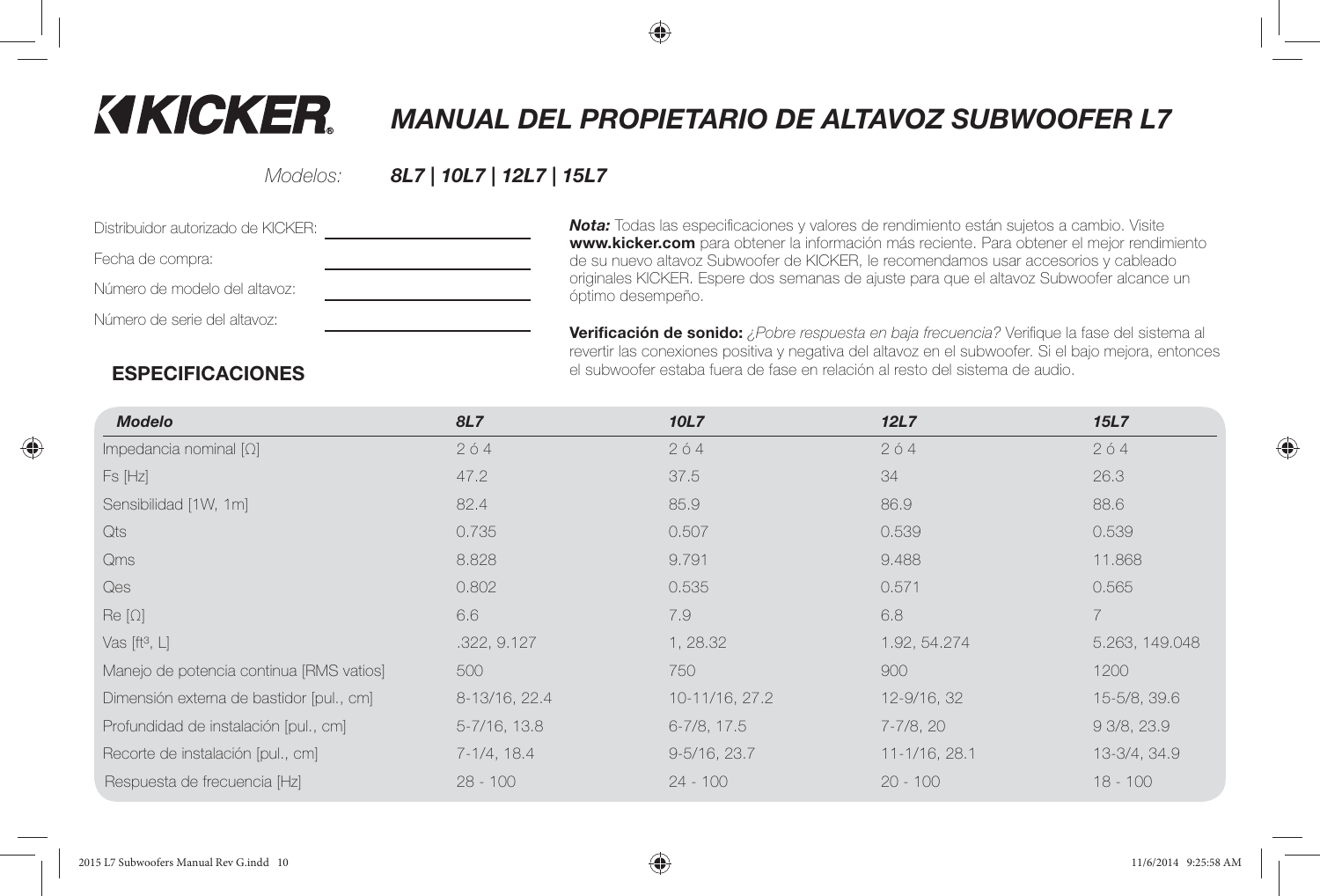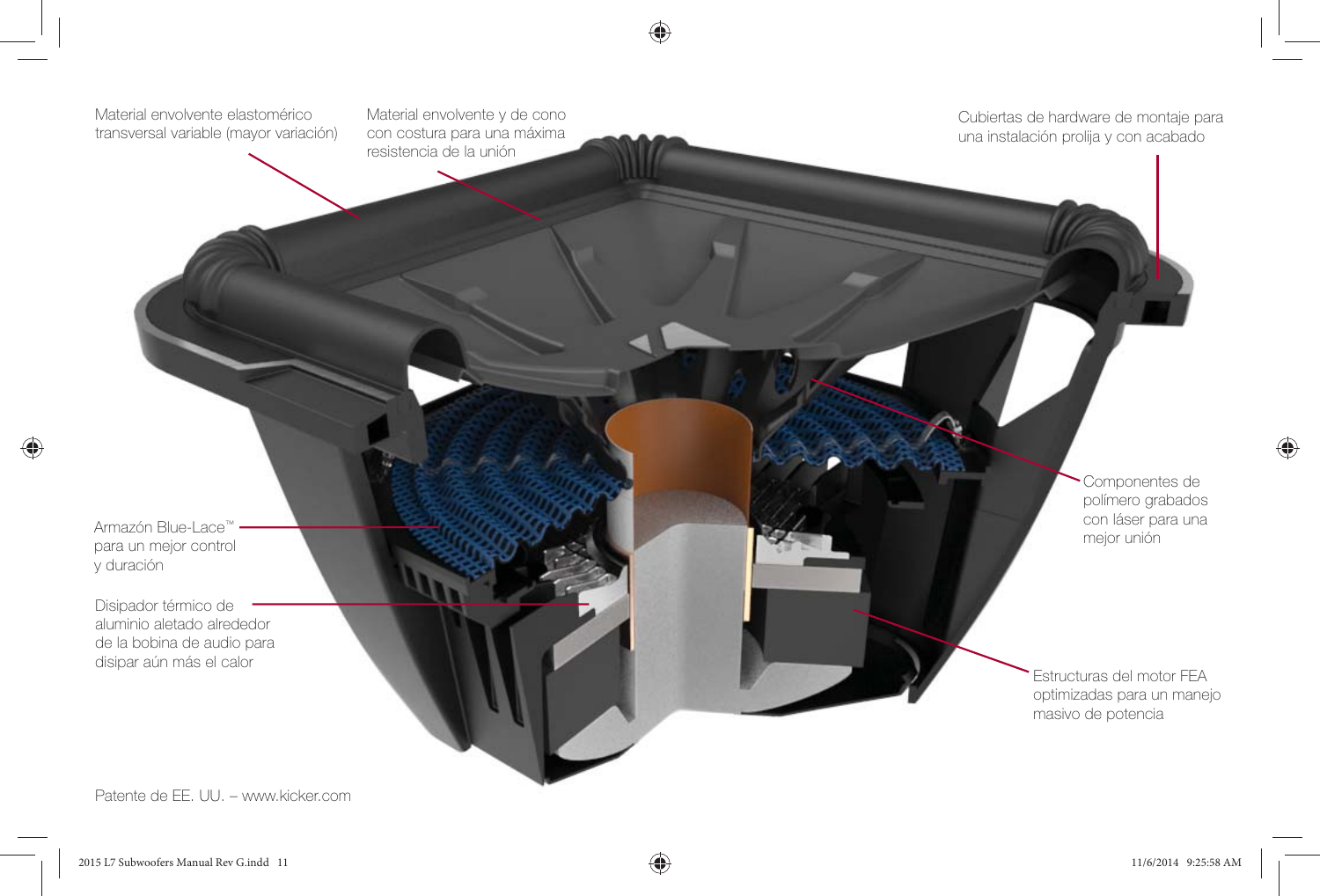#### **CABLEADO**

#### **Utilice terminales tipo empuje para cablear su altavoz subwoofer en series o en paralelo.**

Los altavoces subwoofer L7 están disponibles con bobinas de audio doble 2Ω (ohm) o doble 4Ω. Ambas bobinas deben estar conectadas a una fuente de amplificación. El altavoz de baja frecuencia doble 2Ω generará una carga de 1Ω si las bobinas están cableadas en paralelo, o una carga de 4Ω en series. El altavoz de baja frecuencia doble 4Ω proporcionará una carga de 2Ω cableado en paralelo, o carga de 8Ω cableado en series. Las terminales con puntos blancos, corresponden a la primera bobina de voz. Las terminales con marcas rojas y negras sólidas corresponden a la segunda bobina de voz.

#### **Cableado en paralelo Cableado en series**

Bobinas de audio doble 2 $\Omega$  = carga de 1 $\Omega$ Bobinas de audio doble 4Ω = carga de 2Ω



Bobinas de audio doble 2Ω = carga de 4Ω Bobinas de audio doble 4 $\Omega$  = carga de 8 $\Omega$ 





**Consejo profesional:** Con un amplificador KICKER IQ, un par de altavoces KICKER QS y algunos cables KICKER, ¡observará una actualización de todo el sistema que dominará! Los amplificadores y accesorios KICKER simplifican la actualización de su unidad de alimentación existente o en stock. ¡Pregunte a su distribuidor sobre los amplificadores KICKER y las actualizaciones de altavoces para completar su sistema!

amplificador +

♠

amplificador -

2015 L7 Subwoofers Manual Rev G.indd 12 23:558 AM (19) 2015 L7 Subwoofers Manual Rev G.indd 12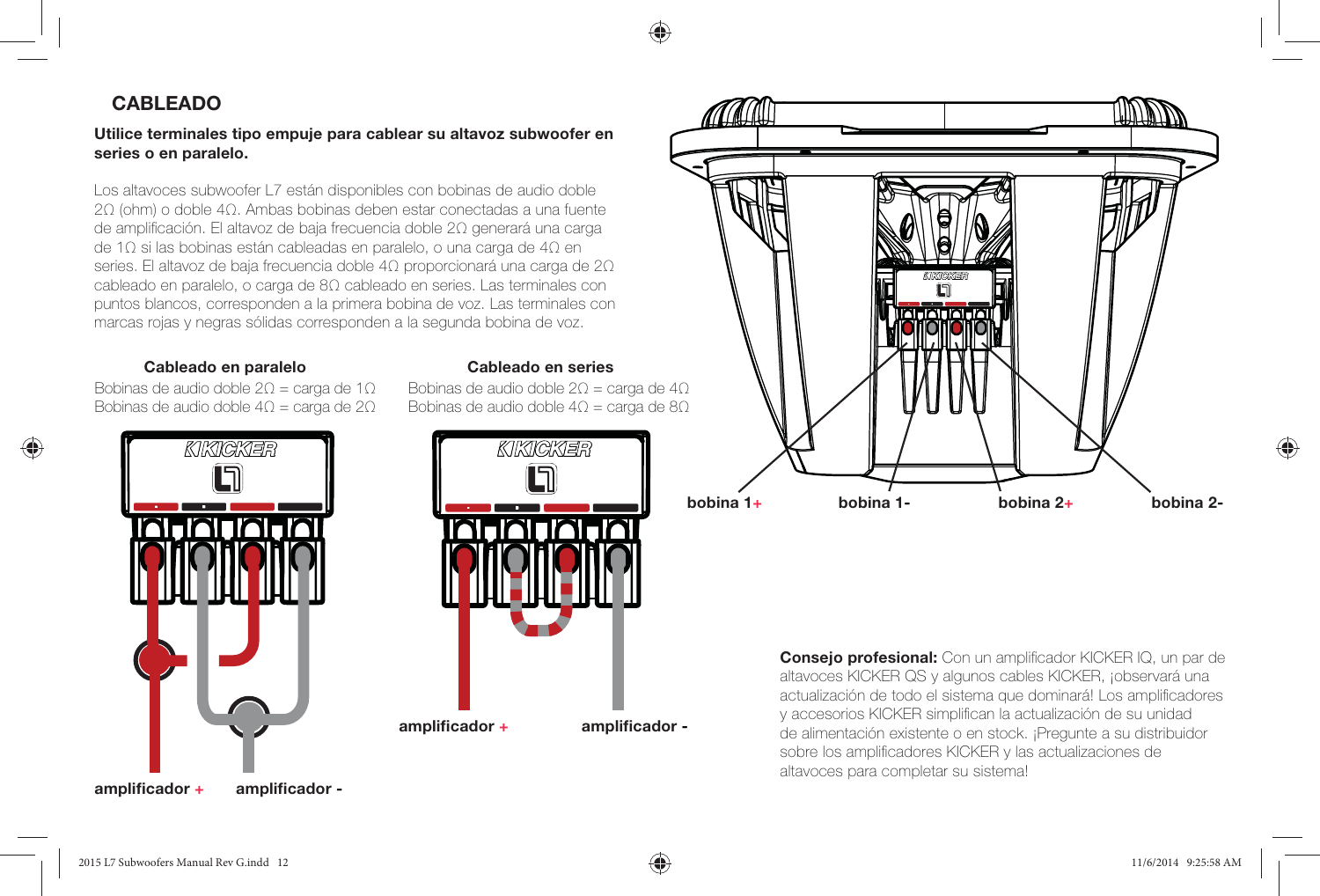⊕



KIKICKER

L)

amplificador -

Bobinas de audio doble 2Ω en configuración doble del Subwoofer = carga de 2Ω Bobinas de audio doble 4 $\Omega$  en configuración doble del Subwoofer = carga de 4 $\Omega$ 



Bobinas de audio doble 2Ω en configuración doble del Subwoofer = carga de 0.5Ω Bobinas de audio doble 4 $\Omega$  en configuración doble del Subwoofer = carga de 1 $\Omega$ 

#### **Bobinas de audio en paralelo, altavoces de baja frecuencia en paralelo Bobinas de audio en series, altavoces de baja frecuencia en paralelo**

11/6/2014 9:25:58 AM

**ADVERTENCIA:** Si utiliza varios altavoces subwoofer que están conectados entre ellos con cableado en series, cada uno debe estar en una cámara por separado. Caso contrario, los altavoces subwoofer pueden dañarse, lo que puede causar que pierda la garantía.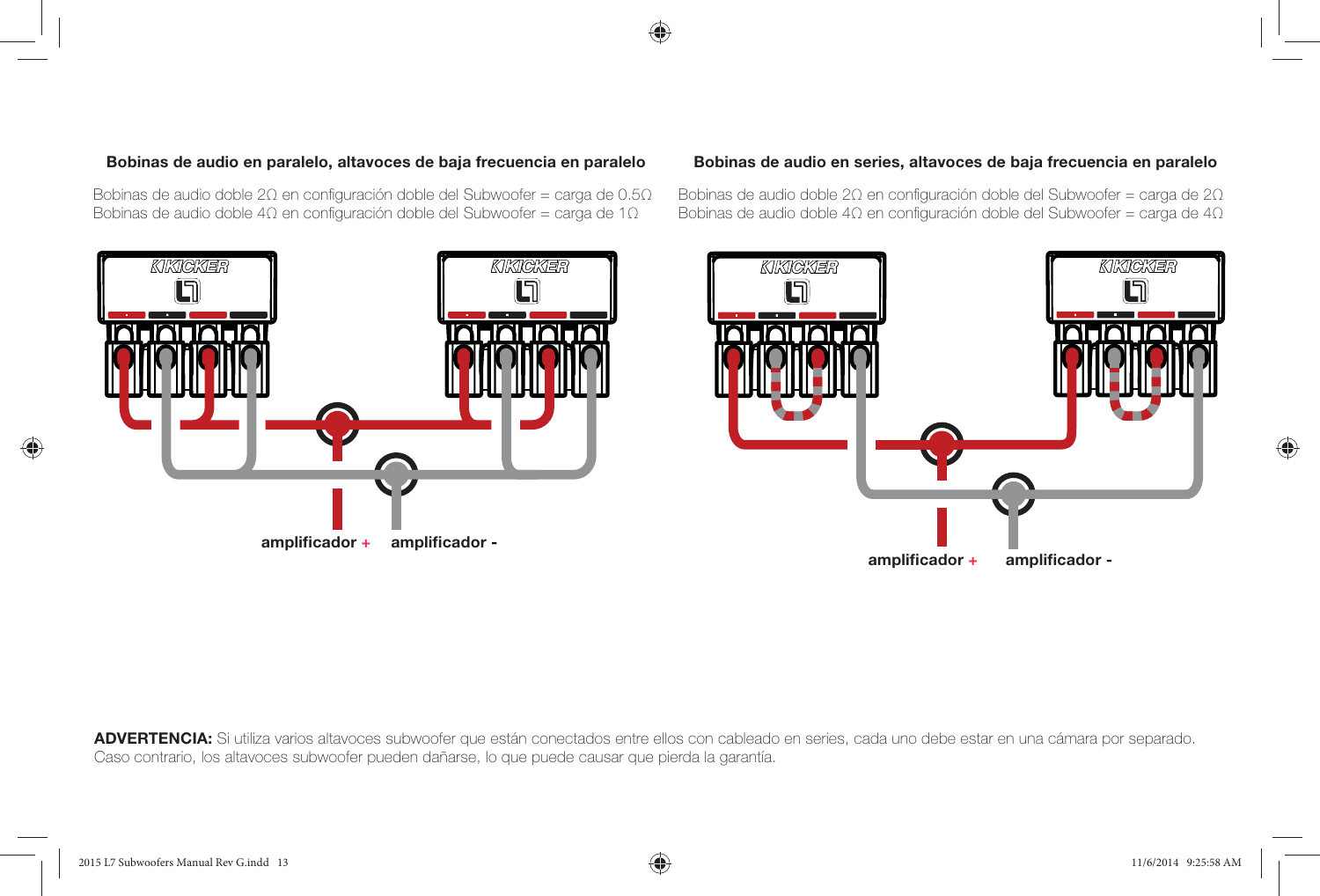#### **APLICACIONES PARA GABINETE CON SELLADO**

El L7 genera más presión sonora que el altavoz redondo de tamaño similar, y se distingue cuando se utiliza en las cajas selladas recomendadas. Estos diseños de gabinetes sellados proporcionan la respuesta más suave con energía aumentada a las frecuencias más bajas, de 20 a 30Hz. Estos diseños transmiten una cantidad masiva de bajos de alta precisión, y se pueden lograr con altísimos niveles de potencia del amplificador. El sistema de suspensión de alto rendimiento puede funcionar en un gabinete sellado más grande. La aplicación máxima de volumen del gabinete es ideal para las instalaciones de calidad ultrasonido. El gabinete máximo genera una curva de respuesta más plana y amplifica la respuesta de subgraves de forma estupenda.

Los altavoces subwoofer L7 se desempeñan bien en cualquier gabinete sellado entre las recomendaciones de volumen mínimo y máximo. Estos sistemas exhibirán beneficios de ambos diseños: el mínimo produce bajos de alto impacto, y el máximo genera prolongación de frecuencia de graves bajos. En general, el sistema sonará más como el diseño de gabinete recomendado que se asemeje más en relación al volumen de gabinete. Estas recomendaciones de gabinetes han sido calculadas con el espacio disponible dentro del gabinete e incluyen el desplazamiento del altavoz de baja frecuencia. Todo el espacio del gabinete sellado debe incluir un 50% de relleno de polifil leve (fibra de relleno de poliéster). No permita que el espacio sea mayor que la recomendación de volumen máximo de gabinete.

**Máximo de sellado**

Manejo de potencia

*8L7* .75 (21.24) 500W RMS 750W RMS *12L7* 2 (56.64) 900W RMS **1200W RMS** 

#### **Mínimo de sellado**

| Modelo | Volumen pie <sup>3</sup> (L) | Manejo de potencia | Modelo      | Volumen pi |
|--------|------------------------------|--------------------|-------------|------------|
| 8L7    | .4 (11.33)                   | 500W RMS           | 8L7         | .75(21.24) |
| 10L7   | .8(22.65)                    | 750W RMS           | 10L7        | 1.25(35.4) |
| 12L7   | 1(28.32)                     | 900W RMS           | 12L7        | 2(56.64)   |
| 15L7   | 1.75(49.56)                  | <b>1200W RMS</b>   | <b>15L7</b> | 6(169.9)   |

Dimensiones del panel para los gabinetes con sellado mínimo usando MDF de 3/4" [1.9cm] de espesor:

| Modelo     | Volumen pie <sup>3</sup> (L) | Panel A pul. (cm)    | Panel B pul. (cm)    | Panel C pul. (cm)     |
|------------|------------------------------|----------------------|----------------------|-----------------------|
| <b>8L7</b> | .4(11.33)                    | 11x11, 27.9x27.9     | 11x7.75, 27.9x19.69  | 9.5x7.75, 24.13x19.69 |
| 10L7       | .8(22.65)                    | 13.5X13.5, 34.3X34.3 | 13.5x9.5, 34.3x24.13 | 12x9.5, 30.5x24.13    |
| 12L7       | 1(28.32)                     | 13.5X13.5, 34.3X34.3 | 13.5x12, 34.3x30.5   | 12x12, 30.5x30.5      |
| 15L7       | 1.75(49.56)                  | 16.5x16.5, 42x42     | 16.5x13.5, 42x34.3   | 15X13.5, 38.1X34.3    |

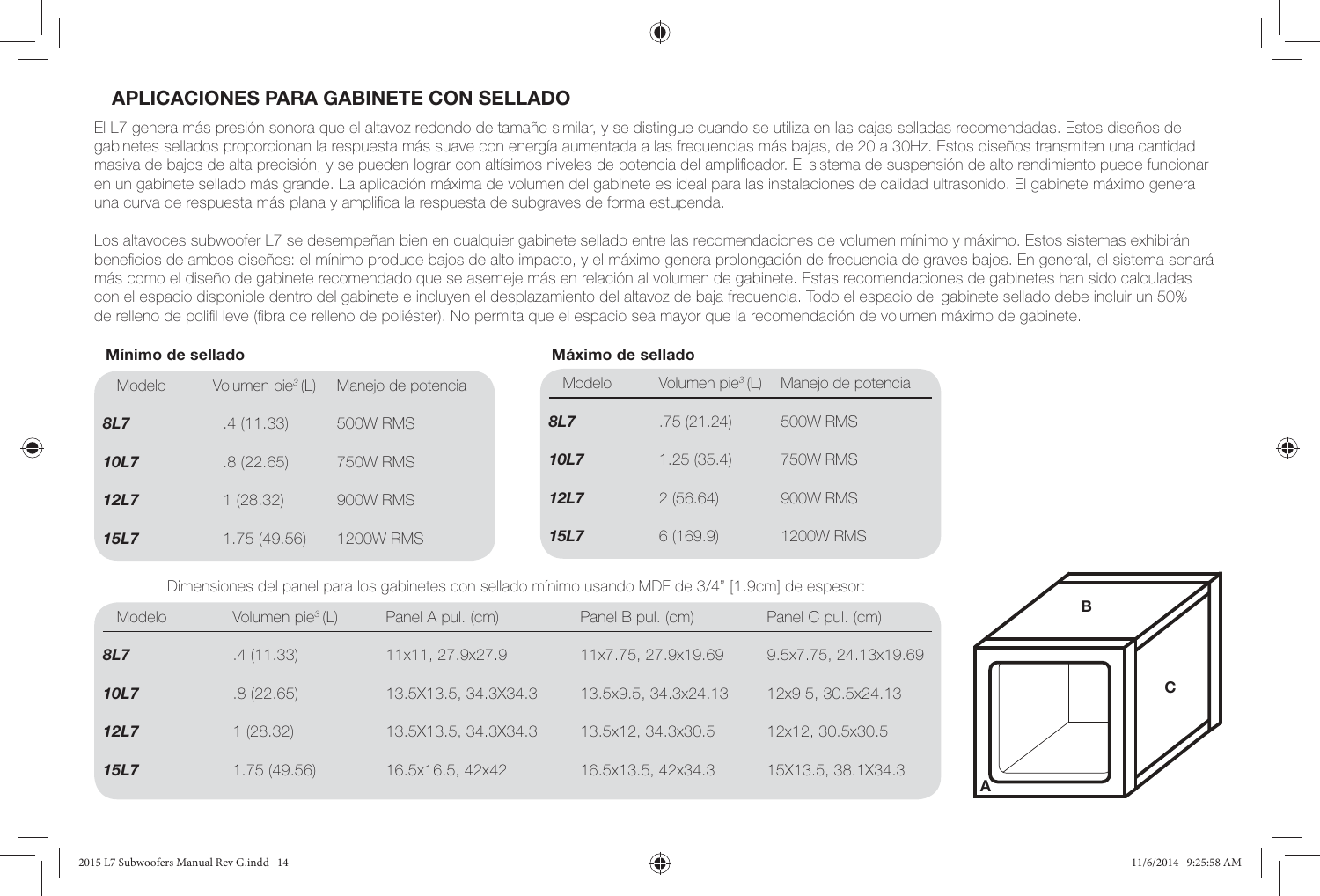#### **APLICACIONES PARA GABINETE CON VENTILACIÓN**

Estas cajas son el gabinete elegido para lograr graves excesivos; si el espacio no es un problema y desea aprovechar al máximo su L7, intente con uno de estos diseños con ventilación. Los altavoces subwoofer L7 manejarán cantidades masivas de potencia en cualquiera de los gabinetes recomendados, ya sean mínimos o máximos. Los gabinetes más pequeños son ideales para ser utilizados en aplicaciones con espacio limitado. Los gabinetes más grandes recomendados rendirán un poco más de graves a las frecuencias más bajas.

El diseño mínimo con ventilación aumenta la eficiencia de los graves y se adapta en cualquier aplicación con espacio limitado. Aunque es el gabinete con ventilación más pequeño recomendado, la salida de 30Hz–80Hz será mucho mayor que la de una caja sellada. El diseño máximo con ventilación cuenta incluso con una salida superior en esta banda de frecuencia. El gabinete máximo con ventilación es el diseño más grande y más eficiente.

| Compacto con ventilación                                         | 8L7              | 10L7               | <b>12L7</b>        | <b>15L7</b>        |
|------------------------------------------------------------------|------------------|--------------------|--------------------|--------------------|
| Volumen de caja, pie $3(L)$ + desplazamiento de puerto           | .66(18.69)       | 1.25(35.4)         | 1.75(49.6)         | 3.0(85)            |
| Tamaño de abertura de puerto, pul. x pul. (cm x cm)              | 1.5x9.5 (3.8x24) | 2.5x11.25 (6.4x29) | 2.5x13.25 (6.4x34) | 2.5x16.25 (6.4x41) |
| Longitud de puerto, pul. (cm)                                    | 19.25 (49)       | 19.75 (50)         | 22.5(57)           | 19.5(50)           |
| Manejo de potencia, RMS                                          | 500              | 750                | 900                | 1200               |
|                                                                  |                  |                    |                    |                    |
| SQ con ventilación                                               |                  |                    |                    |                    |
|                                                                  | 8L7              | 10L7               | 12L7               | <b>15L7</b>        |
| Volumen de caja, pie <sup>3</sup> (L) + desplazamiento de puerto | 1(28.32)         | 2.25(63.7)         | 3.25(92)           | 6.0(170)           |
| Tamaño de abertura de puerto, pul. x pul. (cm x cm)              | 2x9.5 (5.1x24)   | 3x11.25 (7.6x29)   | 3x13.25 (7.6x34)   | 3.5x16.25 (8.9x41) |
| Longitud de puerto, pul. (cm)                                    | 21.25(54)        | 18(46)             | 14.5(37)           | 13.75(35)          |
|                                                                  |                  |                    |                    |                    |

#### **NOTAS SOBRE EL ARMADO DE LA CAJA**

Utilice MDF de 3/4" (1.9 cm) o más grueso (tablero de fibra de densidad media) y selle las uniones con silicona. Use la "plantilla" dentro de la caja de envío de su L7 para marcar el orificio de montaje, después corte directamente sobre la línea. Ver gráfico 1.

Estos diseños requieren sujeción interna. Agregue refuerzos triangulares entre cada uno de los paneles mayores no soportados. Ver **gráfi co 2**.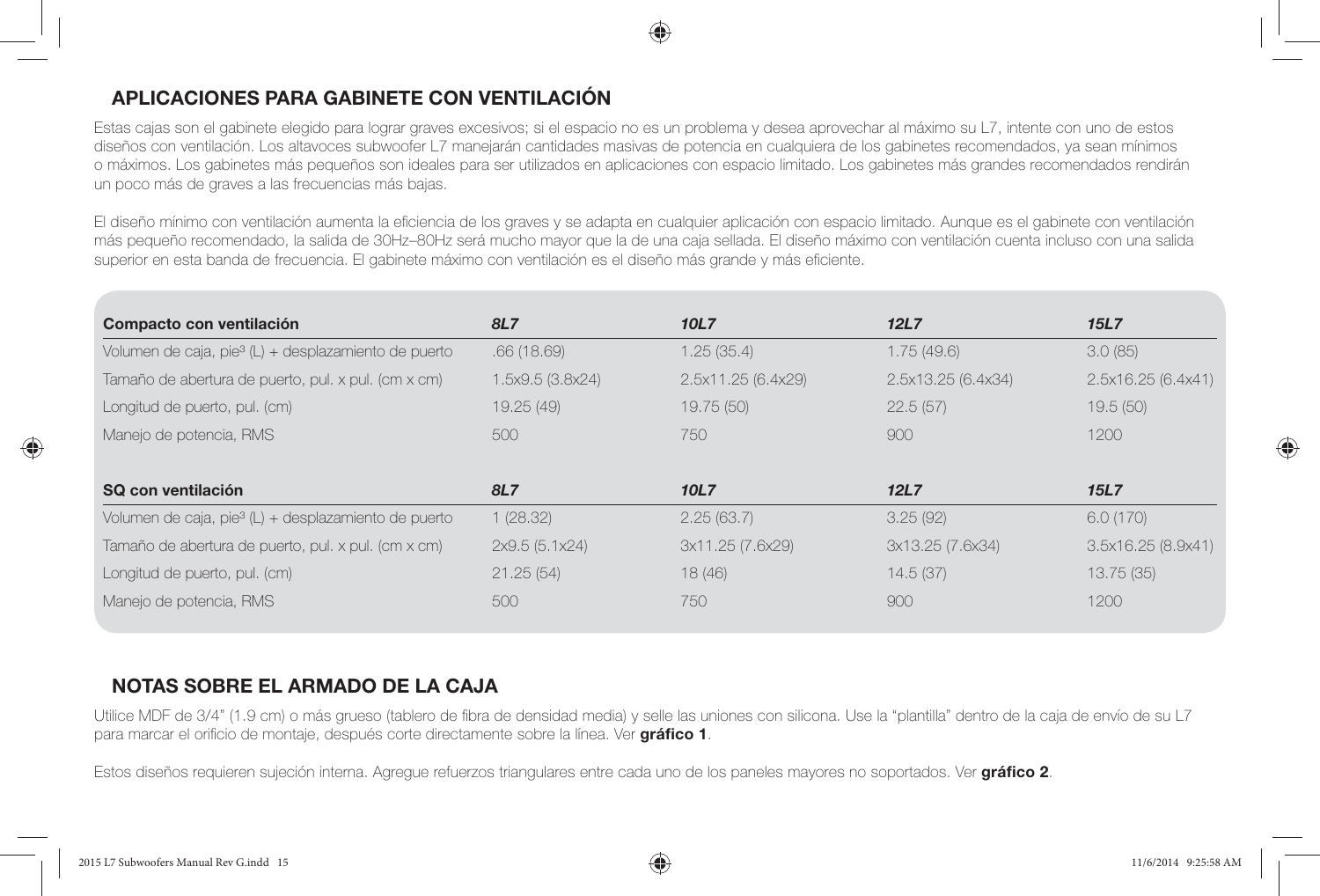⊕



 $\bigoplus$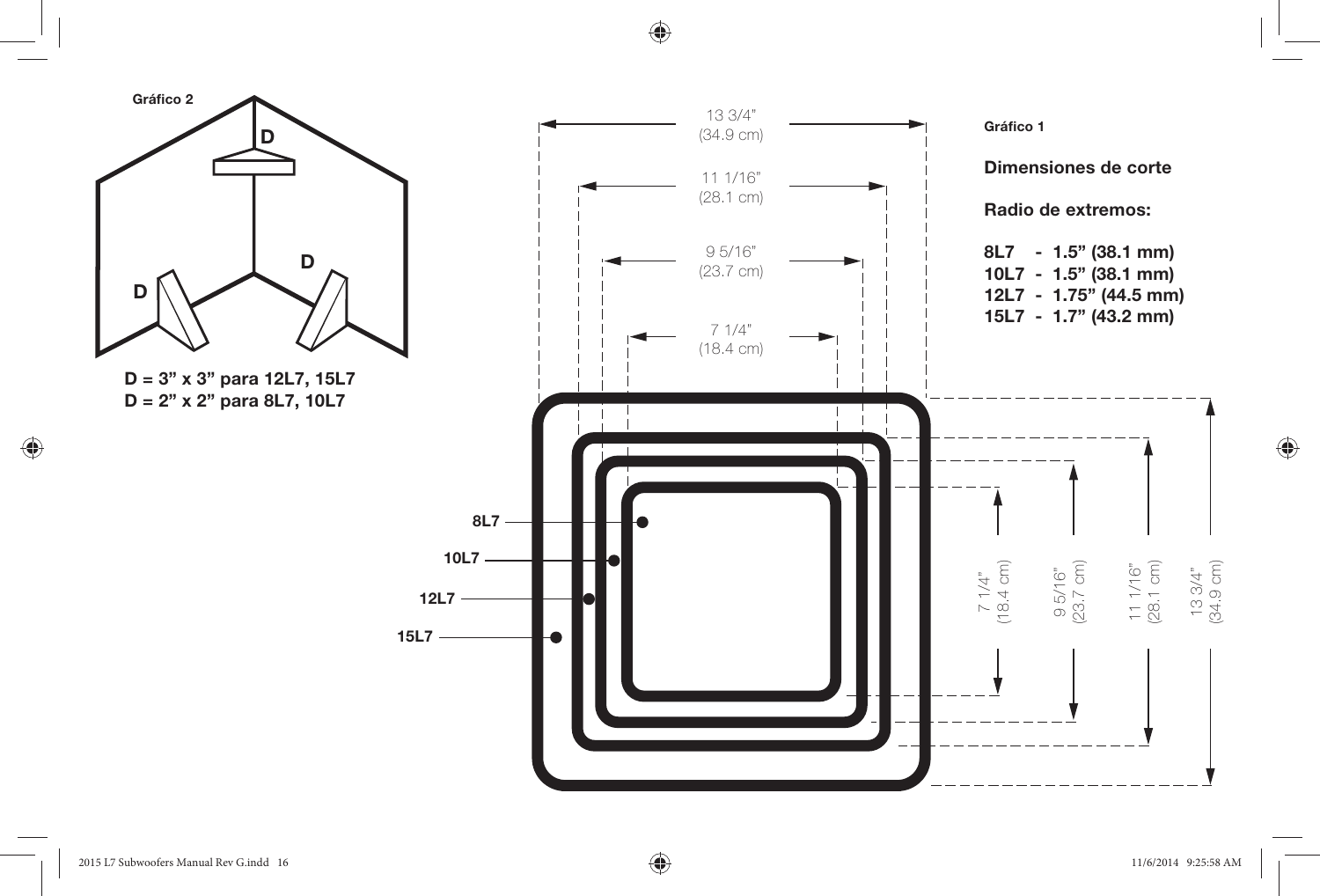Todas las medidas en pies cúbicos (L) en este manual incluyen el desplazamiento del altavoz. Para los gabinetes con ventilación, el desplazamiento del puerto debe calcularse y agregarse al volumen interno del diseño final. Utilice las dimensiones exteriores de la ventilación y multiplique "**X x Y x Z**", y conviértalo a pies cúbicos, por ejemplo, las dimensiones externas de la ventilación del diseño compacto con ventilación del 12L7 son, utilizando MDF de 3/4" (1.9 cm):

#### $[$  (13.25" + 1.5" de espesor total de paredes de MDF) x (2.5" + 1.5" de espesor total de paredes de MDF) x 22.5"] x (1 pie<sup>3</sup> / 1728 pul.<sup>3</sup>) = 0.77 pie<sup>3</sup>

Agregue este número al volumen interno del gabinete. El 12L7 es:

#### **1.75 pie3 + 0.77 pie3 = 2.52 pies3** .

⊕

Debido a la longitud necesaria de estas ventilaciones, es posible que desee doblar la ventilación a lo largo de la parte inferior y paredes posteriores. No será práctico usar ventiladores redondos para estos diseños. No instale una abertura de ventilación contra una superficie sólida, como un refuerzo interno, panel de respaldo o pared estructural, asiento o panel interior de su vehículo. La abertura de ventilación no debe tener obstrucciones. Para asegurar el flujo de aire sin restricciones, use la dimensión menor de la ventilación rectangular como el espacio mínimo entre la abertura de ventilación y cualquier superficie sólida.

Si prefiere una respuesta ultra suave de graves, debe rellenar levemente el gabinete de su L7 con relleno de polifil. Los diseños con ventilación requerirán cubrir la parte inferior del puerto (que se encuentra dentro de la caja) con revestimiento tramado, tejido de alambre o metal expandido para evitar que el polifil salga del puerto. El uso de polifil disminuirá levemente la eficiencia, pero intensifica y extiende la salida de baja frecuencia.

Para obtener más sugerencias sobre el armado de la caja, consulte a su distribuidor autorizado de Kicker, o haga clic en la página de inicio de Kicker, **www.kicker.com**. Envíe un correo electrónico a support@kicker.com o comuníquese con Soporte Técnico al (405) 624-8583 si tiene preguntas específicas o que no fueron respondidas.

ADVERTENCIA: ¡Los productos KICKER son capaces de producir niveles de sonido que pueden dañar su oído permanentemente! Subir el volumen en un sistema a un nivel que distorsiona el sonido es más dañino para sus oídos que escuchar un sistema que no se distorsiona al mismo nivel de sonido. El umbral del dolor es siempre un indicador de que el nivel del sonido es muy alto y puede dañar permanentemente su audición. Utilice el sentido común cuando controle el volumen.



#### **IMPORTANTE ADVERTENCIA DE SEGURIDAD: EL FUNCIONAMIENTO CONTINUO PROLONGADO DE UN AMPLIFICADOR DE MANERA DISTORSIONADA O RECORTADA PUEDE CAUSAR EL RECALENTAMIENTO DE SU SISTEMA DE AUDIO, POSIBLEMENTE PUEDE PRENDERSE FUEGO Y RESULTAR EN UN DAÑO SERIO A SUS COMPONENTES Y/O VEHÍCULO.**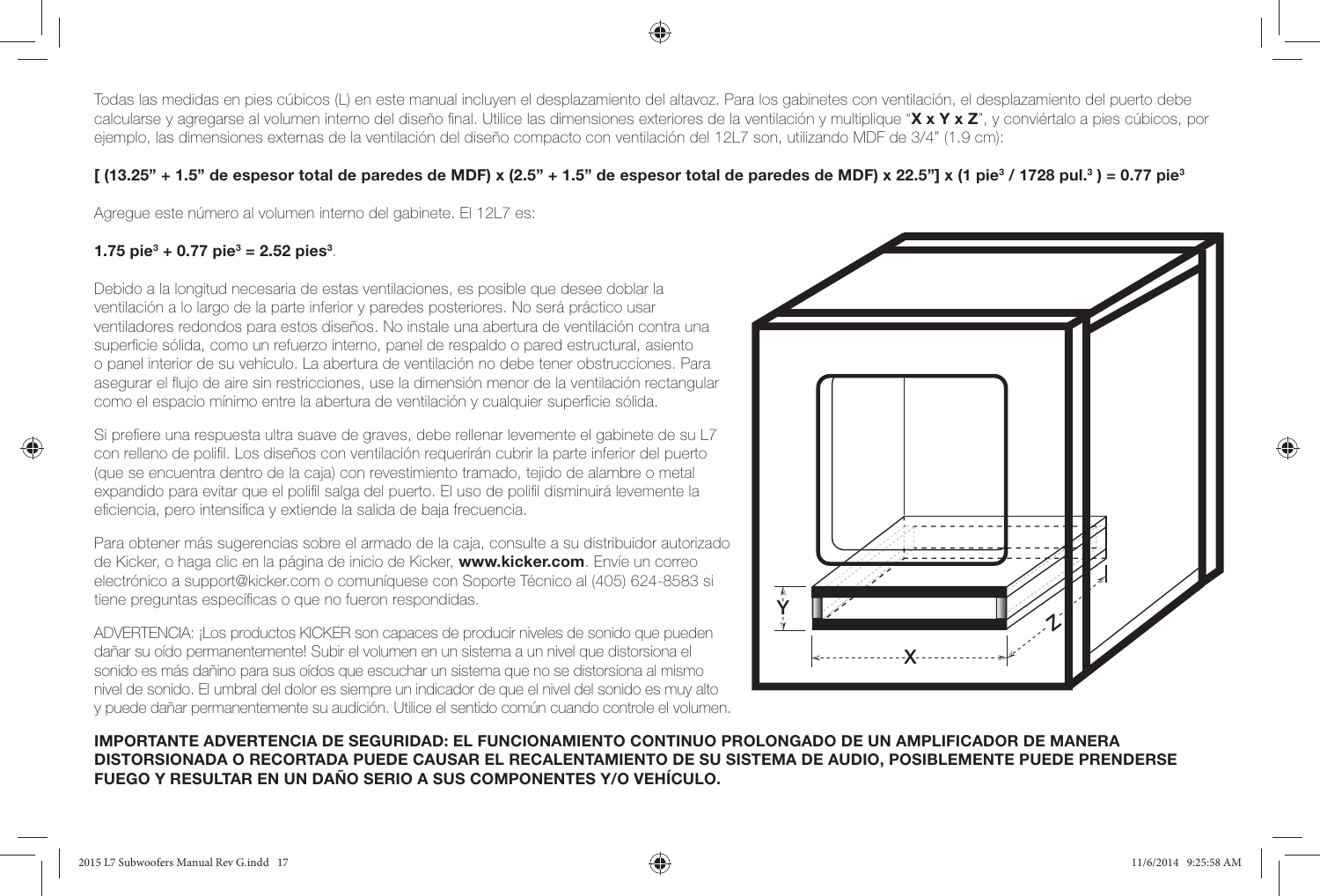

# **KIKICKER.**

 *L7 SUBWOOFER-BENUTZERHANDBUCH*

Modelle:

## *8L7 | 10L7 | 12L7 | 15L7*

| KICKER-Vertragshändler:    | <b>Hinweis</b>                   |
|----------------------------|----------------------------------|
| Kaufdatum:                 | unsere W<br>Sie nur C            |
| Lautsprecher-Modellnummer: | Subwoof                          |
| Lautsprecher-Seriennummer: | Soundcl<br>positiven<br>Verbesse |

 $:$  Änderungen an Spezifikationen sowie Leistungswerten vorbehalten. Bitte besuchen Sie Vebseite unter **www.kicker.com**, um die aktuellsten Informationen zu erhalten. Benutzen Driginalzubehörteile und Kabel von KICKER, um die beste Leistung Ihres neuen KICKER fers zu erzielen. Nach etwa zwei Wochen erreicht der Subwoofer die optimale Bassleistung.

**Soundcheck:** Unzureichende Basswiedergabe? Überprüfen Sie Ihr System, indem Sie die und negativen Lautsprecheranschlüsse am Subwoofer miteinander vertauschen. ert sich die Basswiedergabe, so war Ihr Subwoofer in Bezug auf das restliche Audiosystem gegenphasig.

#### **SPEZIFIKATIONEN**

| <b>Modell</b>                                 | 8L7               | 10L7              | 12L7          | 15L7           |
|-----------------------------------------------|-------------------|-------------------|---------------|----------------|
| Nennimpedanz $[\Omega]$                       | 2 oder 4          | 2 oder 4          | 2 oder 4      | 2 oder 4       |
| Resonanzfrequenz (Fs) [Hz]                    | 47,2              | 37,5              | 34            | 26,3           |
| Empfindlichkeit [1W, 1m]                      | 82,4              | 85,9              | 86,9          | 88,6           |
| Gesamt-Dämpfung (Qts)                         | 0,735             | 0,507             | 0,539         | 0,539          |
| Mechanische Dämpfung (Qms)                    | 8,828             | 9,791             | 9,488         | 11,868         |
| Elektrische Dämpfung (Qes)                    | 0,802             | 0,535             | 0,571         | 0,565          |
| $\text{Re}[\Omega]$                           | 6,6               | 7,9               | 6,8           | $\overline{7}$ |
| Äquivalentvolumen (Vas) [ft <sup>3</sup> , L] | 0,322, 9,127      | 1, 28, 32         | 1,92, 54, 274 | 5,263, 149,048 |
| Dauerbelastbarkeit [Watt RMS]                 | 500               | 750               | 900           | 1200           |
| Äußere Rahmenabmessungen [in, cm]             | 8-13/16, 22,4     | 10-11/16, 27, 2   | 12-9/16, 32   | 15-5/8, 39,6   |
| Montagetiefe [in, cm]                         | $5 - 7/16$ , 13,8 | 6-7/8, 17,5       | 7-7/8, 20     | 93/8,23,9      |
| Montageausschnitt [in, cm]                    | 7-1/4, 18,4       | $9 - 5/16$ , 23,7 | 11-1/16, 28,1 | 13-3/4, 34,9   |
| Frequenzgang [Hz]                             | $28 - 100$        | $24 - 100$        | $20 - 100$    | $18 - 100$     |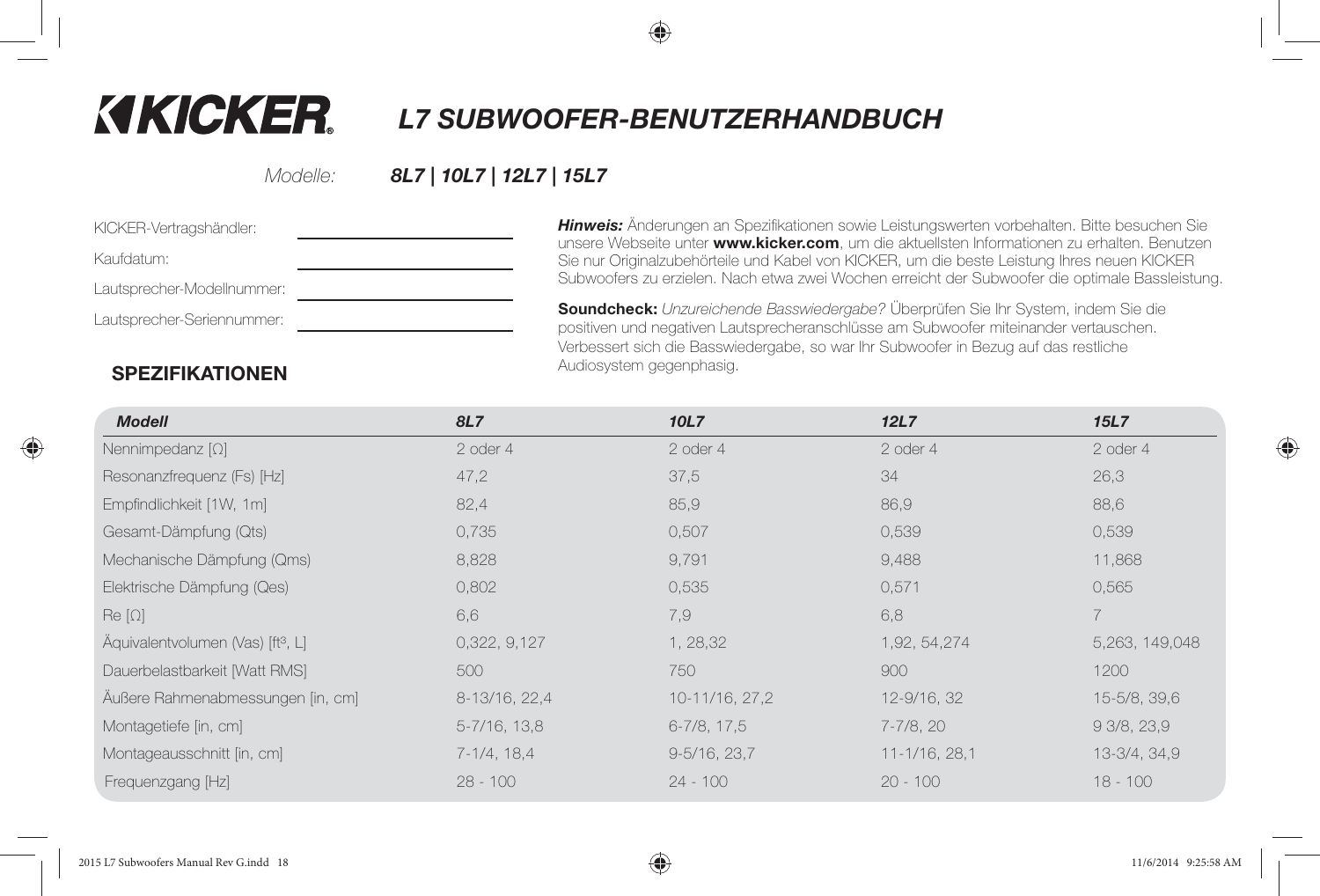

US-Patent – www.kicker.com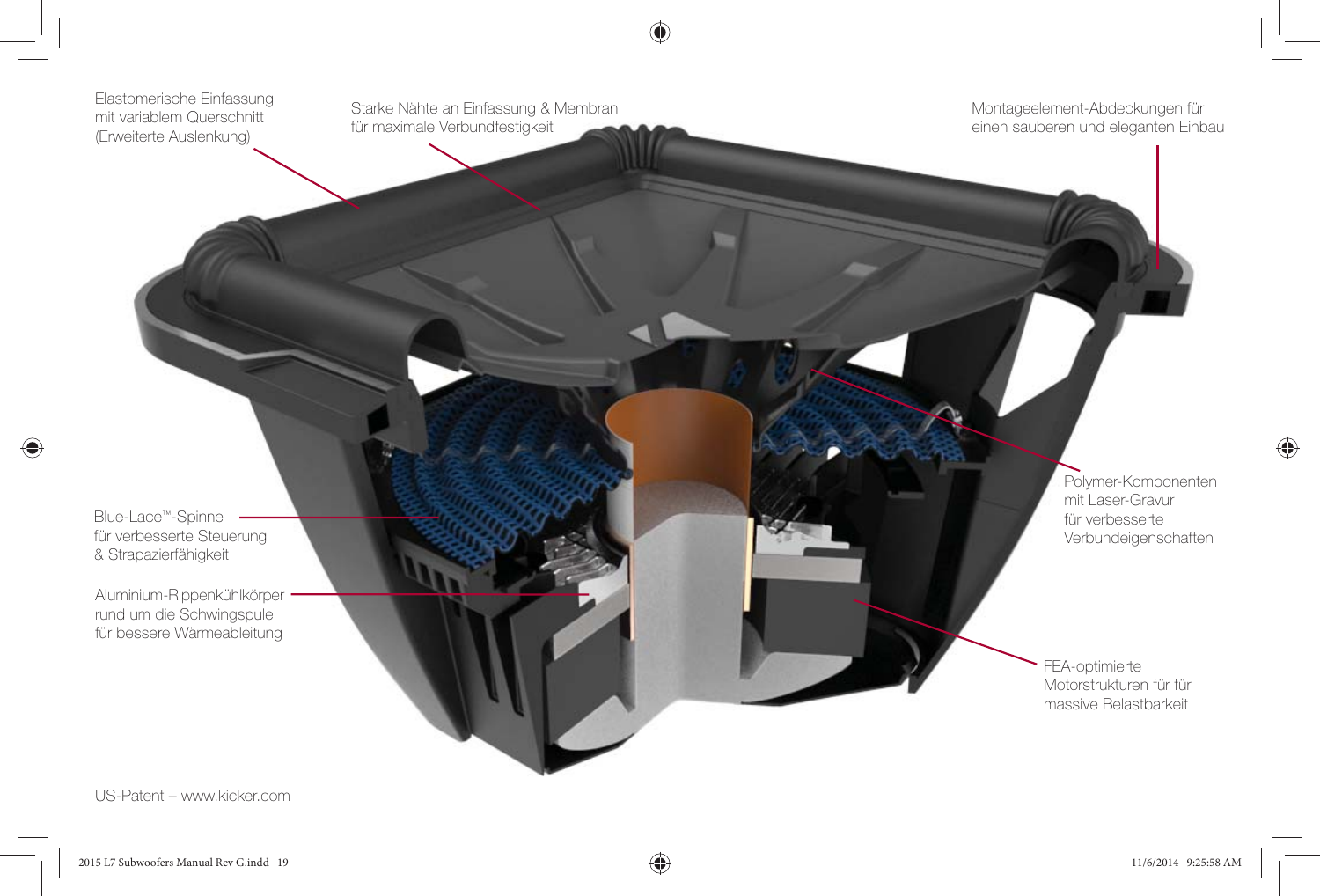## **VERKABELUNG**

**Verkabeln Sie Ihren Subwoofer mithilfe der Steckverbindungen in Reihen- oder Parallelschaltung.**

L7 Subwoofer sind mit doppelten 2 Ω-(Ohm) oder doppelten 4 Ω-Schwingspulen erhältlich. Beide Spulen müssen an eine Verstärkerquelle angeschlossen werden. Der doppelte 2 Ω-Tieftöner erzeugt einen Lastwiderstand von 1 Ω, wenn die Spulen parallel geschaltet sind, oder 4 Ω bei Reihenschaltung. Der doppelte 4 Ω-Tieftöner erzeugt bei Parallelschaltung einen Lastwiderstand von 2 Ω, oder 8 Ω in Reihenschaltung. Die Steckkontakte mit den weißen Punkten sind für die erste Schwingspule vorgesehen. Die Steckkontakte mit den rot bzw. schwarz ausgefüllten Punkten sind für die zweite Schwingspule bestimmt.

#### **Parallelschaltung Reihenschaltung**

Doppelte 2 Ω-Schwingspulen = 1 Ω Lastwiderstand Doppelte 4 Ω-Schwingspulen = 2 Ω Lastwiderstand





Doppelte 2 Ω-Schwingspulen = 4 Ω Lastwiderstand Doppelte 4 Ω-Schwingspulen = 8 Ω Lastwiderstand



**Verstärker +**

♠

**Verstärker -**



**Profi-Tipp:** Mit einem KICKER IQ-Verstärker, einem KICKER QS-Lautsprecherpaar und einigen KICKER-Kabeln können Sie Ihr Audiosystem einem Komplett-Upgrade unterziehen, das sich hören lassen kann! Mit KICKER-Verstärkern und -Zubehör ist es ein Kinderspiel, Ihre vorhandenen oder lagernden Basisgeräte aufzurüsten. Fragen Sie bei Ihrem Vertragshändler nach Upgrades für KICKER-Verstärker und -Lautsprecher, um Ihr System zu ergänzen!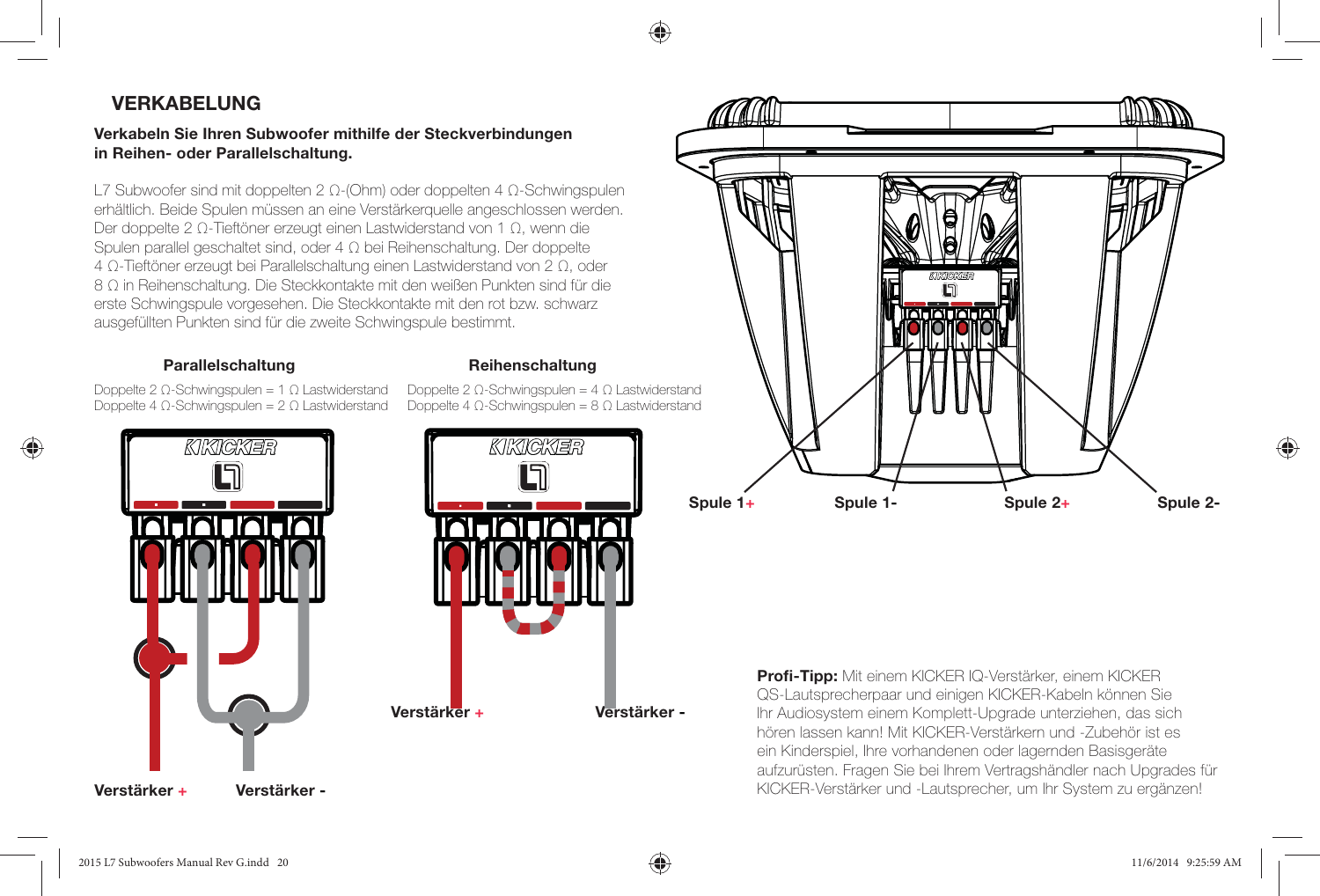

Doppelte 2 Ω-Schwingspulen in Subwoofer-Dual-Konfiguration =  $0,5 Ω$  Lastwiderstand Doppelte 4 Ω-Schwingspulen in Subwoofer-Dual-Konfiguration = 1 Ω Lastwiderstand

Doppelte 2 Ω-Schwingspulen in Subwoofer-Dual-Konfiguration =  $2 Ω$  Lastwiderstand Doppelte 4 Ω-Schwingspulen in Subwoofer-Dual-Konfiguration =  $4 \Omega$  Lastwiderstand



♠

WARNUNG: Wenn Sie mehrere in Reihe geschaltete Subwoofer verwenden, muss sich jeder Subwoofer in einer separaten Kammer befinden. Wird dies nicht befolgt, können die Subwoofer beschädigt werden, was zu einem Garantieverlust führt.

♠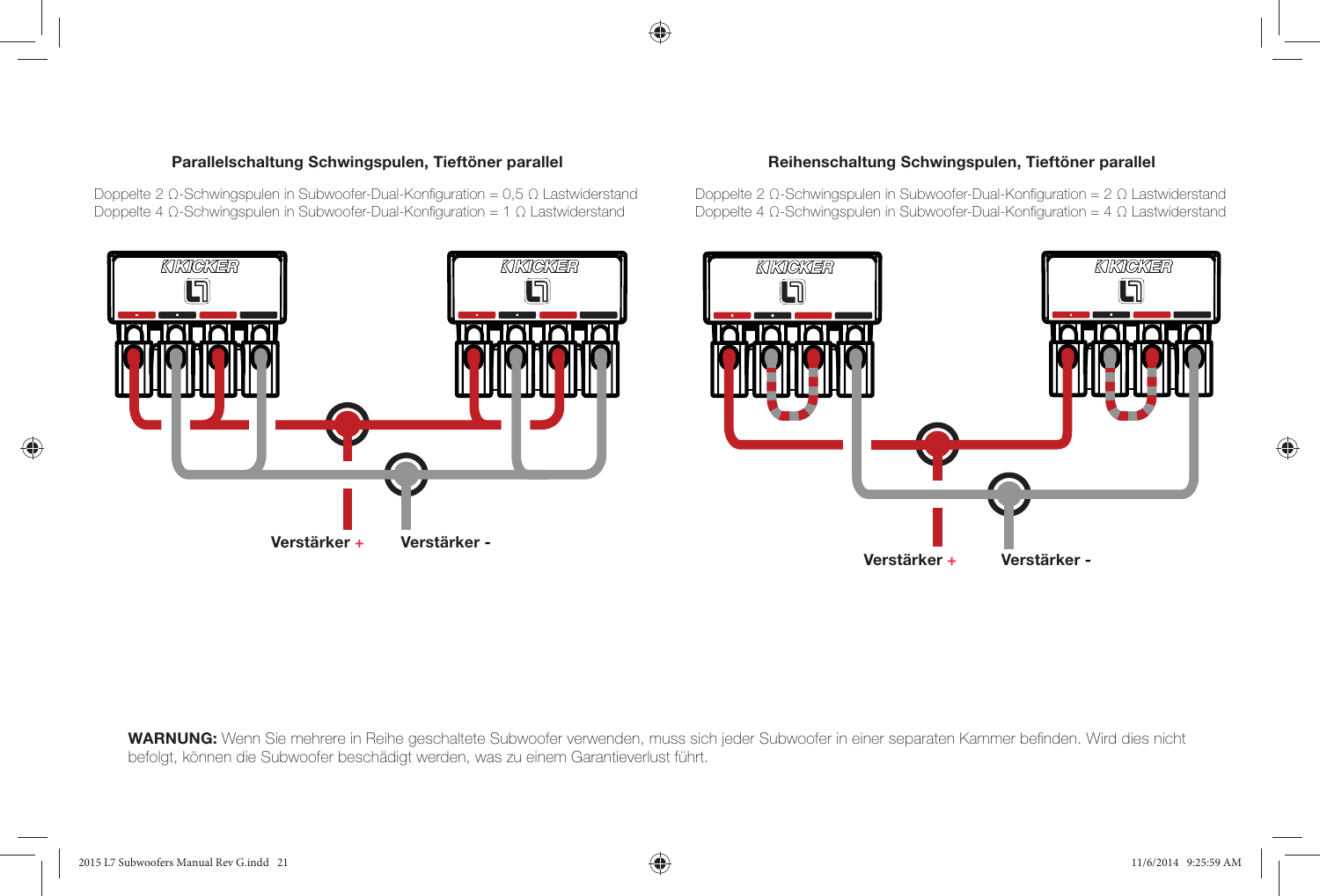#### **VERWENDUNG IM GESCHLOSSENEN GEHÄUSE**

Der L7 Subwoofer erzeugt mehr Schalldruck als ein runder Lautsprecher derselben Größe und überzeugt bei Verwendung in den empfohlenen geschlossenen Gehäusen durch seine herausragende Leistung. Diese Formen für geschlossene Gehäuse bieten die beste Wiedergabe und die meiste Energie in den niedrigsten Frequenzen zwischen 20Hz–30Hz. Die Gehäuseformen liefern eine massive, hochpräzise Basswiedergabe und können mit extrem hoher Verstärkerleistung betrieben werden. Das hochleistende Aufhängungssystem kann in einem größeren geschlossenen Gehäuse betrieben werden. Dieses maximale Gehäusevolumen ist ideal für Anlagen mit Ultrasound-Qualität (SQ). Derartige Gehäuse mit Maximalvolumen bieten einen sehr flachen Frequenzgang und stark erweiterten Tiefbass.

L7 Tieftöner liefern in allen geschlossenen Gehäusen mit Abmessungen innerhalb der empfohlenen Kompakt- und der SQ-Größe (Minimal- bzw. Maximalgröße) gute Leistungen. Diese Systeme zeigen die Vorteile beider Gehäuseformen auf: Mit einem Kompaktgehäuse erzielen Sie einen massiven Bass, SQ-Gehäuse liefern erweiterte Tiefbassfrequenzen. Insgesamt entsprechen die Klangeigenschaften Ihres System eher jener Gehäuseform, der es in Bezug auf Größe/Volumen am nächsten steht. Diese Gehäusevolumen-Empfehlungen wurden unter Berücksichtigung des Luftraums innerhalb des Gehäuses berechnet und schließen den Hub des Tieftöners mit ein. Der Luftraum in allen geschlossenen Gehäusen sollte zu 50% mit losem Polyfi l (Polyester-Faserfüllung) gefüllt werden. Machen Sie den Luftraum nicht größer als in den Empfehlungen für das maximale Gehäusevolumen angegeben.

**Max. Gehäusevolumen**

#### **Min. Gehäusevolumen**

♠

| Modell      | Volumen ft <sup>3</sup> (L) | Belastbarkeit    | Modell      | Volumen $ft^3(L)$ | Belastbarkeit    |
|-------------|-----------------------------|------------------|-------------|-------------------|------------------|
| 8L7         | ,4 (11,33)                  | 500W RMS         | 8L7         | 0,75(21,24)       | 500W RMS         |
| 10L7        | .8(22,65)                   | 750W RMS         | 10L7        | 1,25(35,4)        | 750W RMS         |
| 12L7        | 1(28,32)                    | 900W RMS         | 12L7        | 2(56,64)          | 900W RMS         |
| <b>15L7</b> | 1,75 (49,56)                | <b>1200W RMS</b> | <b>15L7</b> | 6(169,9)          | <b>1200W RMS</b> |

#### Plattengrößen für geschlossene Gehäuse (Mindestvolumen) aus 3/4" (1,9 cm) dicken MDF-Platten (mitteldichte Holzfaserplatten)

| Modell     | Volumen $ft^3(L)$ | Platte A in, (cm)    | Platte B in, (cm)    | Platte C in, (cm)     |
|------------|-------------------|----------------------|----------------------|-----------------------|
| <b>8L7</b> | ,4 (11,33)        | 11x11, 27,9x27,9     | 11x7,75, 27,9x19,69  | 9,5x7,75, 24,13x19,69 |
| 10L7       | .8(22.65)         | 13,5X13,5, 34,3X34,3 | 13,5x9,5, 34,3x24,13 | 12x9,5, 30,5x24,13    |
| 12L7       | 1(28,32)          | 13,5X13,5, 34,3X34,3 | 13,5x12, 34,3x30,5   | 12x12, 30,5x30,5      |
| 15L7       | 1,75 (49,56)      | 16,5x16,5, 42x42     | 16,5x13,5, 42x34,3   | 15X13,5, 38, 1X34, 3  |

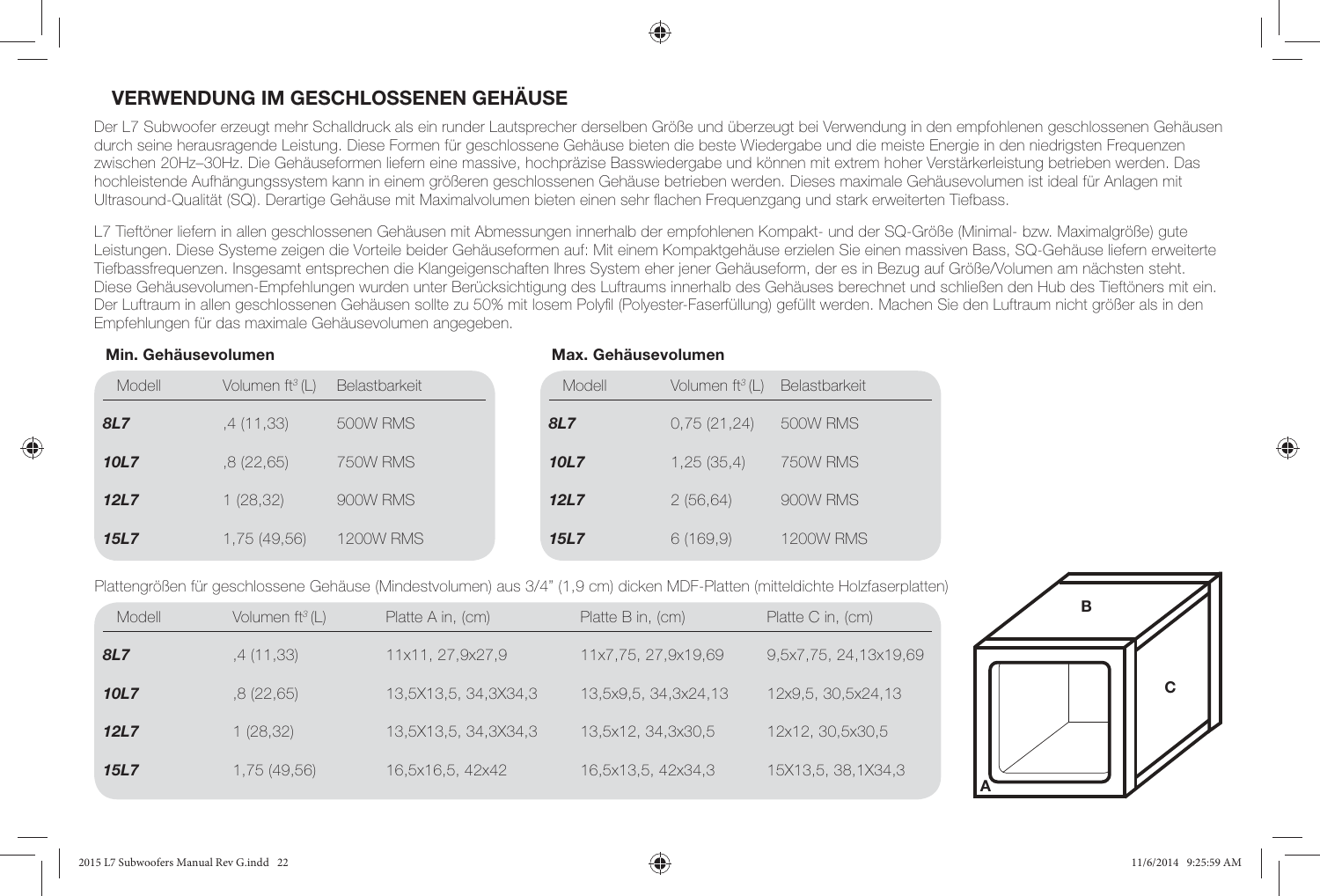## **VERWENDUNG IM BASSREFLEXGEHÄUSE**

Dies sind die Gehäuse der Wahl, wenn Ihnen der Sinn nach mächtigen, massiven Bässen steht. Wenn Sie genügend Platz haben und Sie alles aus Ihrem L7 Subwoofer herausholen möchten, probieren Sie doch eines dieser Bassreflexgehäuse. L7 Subwoofer können in den empfohlenen Gehäusen (Minimum oder Maximum) massive Leistungswerte verkraften. Die kleineren Gehäuse eignen sich am besten für die Verwendung in eingeschränkten Platzverhältnissen. Die größeren empfohlenen Gehäuse bieten bei den niedrigsten Frequenzen etwas mehr Bassleistung.

Das Bassreflexgehäuse mit Minimalvolumen (Kompakt) verstärkt den Wirkungsgrad der Basswiedergabe und eignet sich für die Verwendung in vielen Situationen, in denen der verfügbare Raum eingeschränkten ist. Obwohl es das kleinste empfohlene Bassreflexgehäuse ist, liegt die Leistung zwischen 30Hz–80Hz wesentlich höher als bei einem geschlossenen Gehäuse. Bassreflexgehäuse der Maximalgröße (SQ) bieten in diesem Frequenzbereich sogar noch mehr Leistung. Das Bassreflexgehäuse in Maximalgröße stellt die größte und leistungsstärkste Gehäuseform dar.

| Kompakt-Bassreflexgehäuse                                   | <b>8L7</b>       | 10L7               | 12L7               | 15L7               |
|-------------------------------------------------------------|------------------|--------------------|--------------------|--------------------|
| Gehäusevolumen, ft <sup>3</sup> (L) + Hub der Reflexöffnung | 0,66(18,69)      | 1,25(35,4)         | 1,75(49,6)         | 3.0(85)            |
| Bassreflexkanal-Öffnung, in x in (cm x cm)                  | 1,5x9,5 (3,8x24) | 2,5x11,25 (6,4x29) | 2,5x13,25 (6,4x34) | 2,5x16,25 (6,4x41) |
| Bassreflexkanal-Länge, in (cm)                              | 19,25 (49)       | 19,75 (50)         | 22,5(57)           | 19,5(50)           |
| Belastbarkeit, RMS                                          | 500              | 750                | 900                | 1200               |
|                                                             |                  |                    |                    |                    |
| Bassreflexgehäuse SQ                                        | 8L7              | 10L7               | 12L7               | 15L7               |
| Gehäusevolumen, ft <sup>3</sup> (L) + Hub der Reflexöffnung | 1(28,32)         | 2,25(63,7)         | 3,25(92)           | 6.0(170)           |
| Bassreflexkanal-Öfnnung, in x in (cm x cm)                  | 2x9,5 (5,1x24)   | 3x11,25 (7,6x29)   | 3x13,25 (7,6x34)   | 3,5x16,25 (8,9x41) |
| Bassreflexkanal-Länge, in (cm)                              | 21,25(54)        | 18(46)             | 14,5(37)           | 13,75 (35)         |
| Belastbarkeit, RMS                                          | 500              | 750                | 900                | 1200               |

## **HINWEISE ZUM GEHÄUSEBAU**

Verwenden Sie mindestens 3/4" (1,9 cm) dicke MDF-Platten (mitteldichte Faserplatten) und versiegeln Sie die Fugen mit Silikon. Verwenden Sie die im Lieferumfang des L7 Subwoofers enthaltene "Pappschablone" als Vorlage zum Ausschneiden des Lautsprecher-Montagelochs. Nachdem Sie Ihre Schallwand mit der Schablone markiert haben, schneiden Sie direkt an der Linie entlang. Siehe **Abbildung 1**.

Diese Konstruktionen benötigen interne Verstrebungen. Verwenden Sie zwischen sämtlichen größeren, ungestützten Platten Dreiecksstützen. Siehe **Abbildung 2**.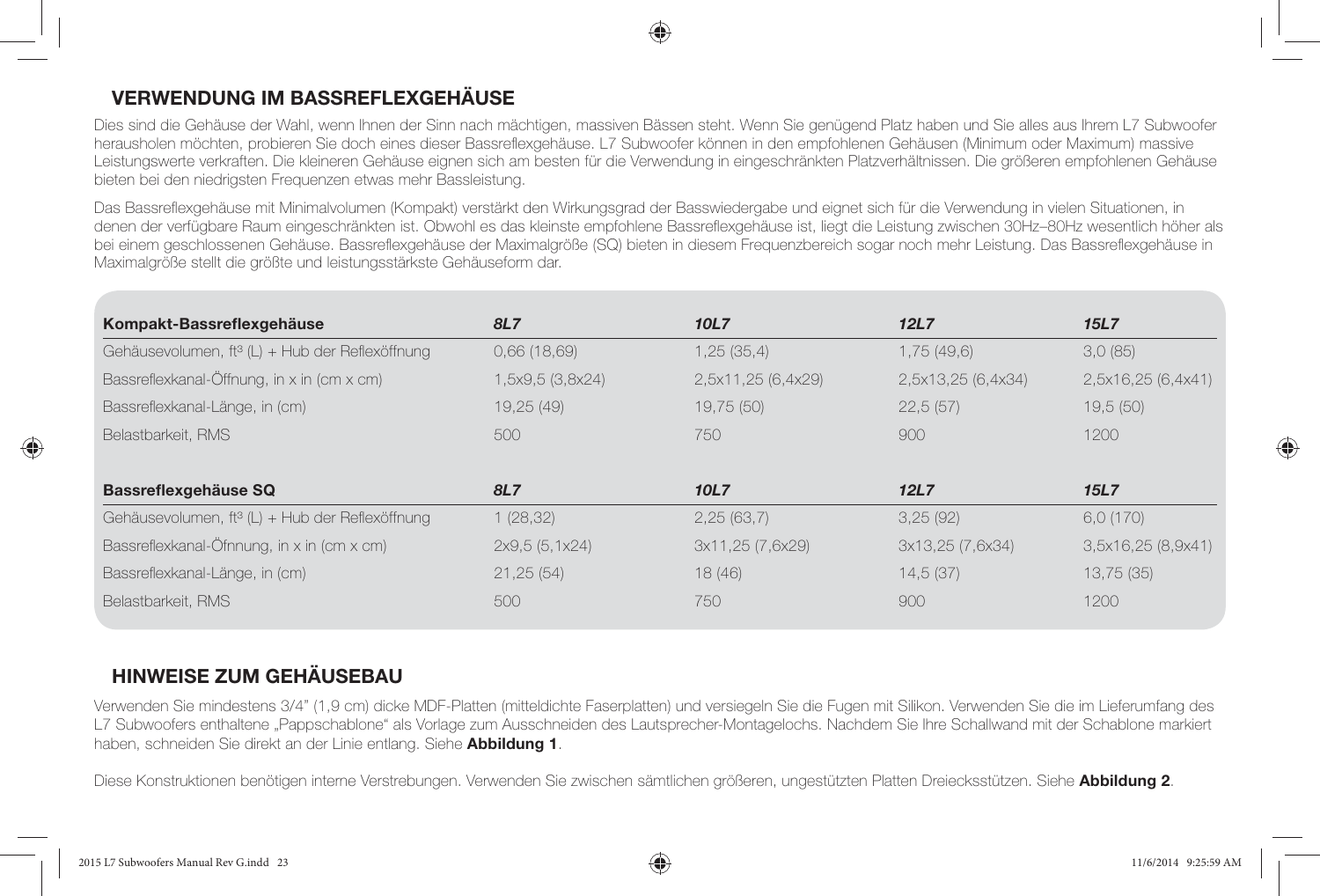

⊕

#### 2015 L7 Subwoofers Manual Rev G.indd 24 015 11/6/2014 9:25:59 AM

 $\bigoplus$ 

11/6/2014 9:25:59 AM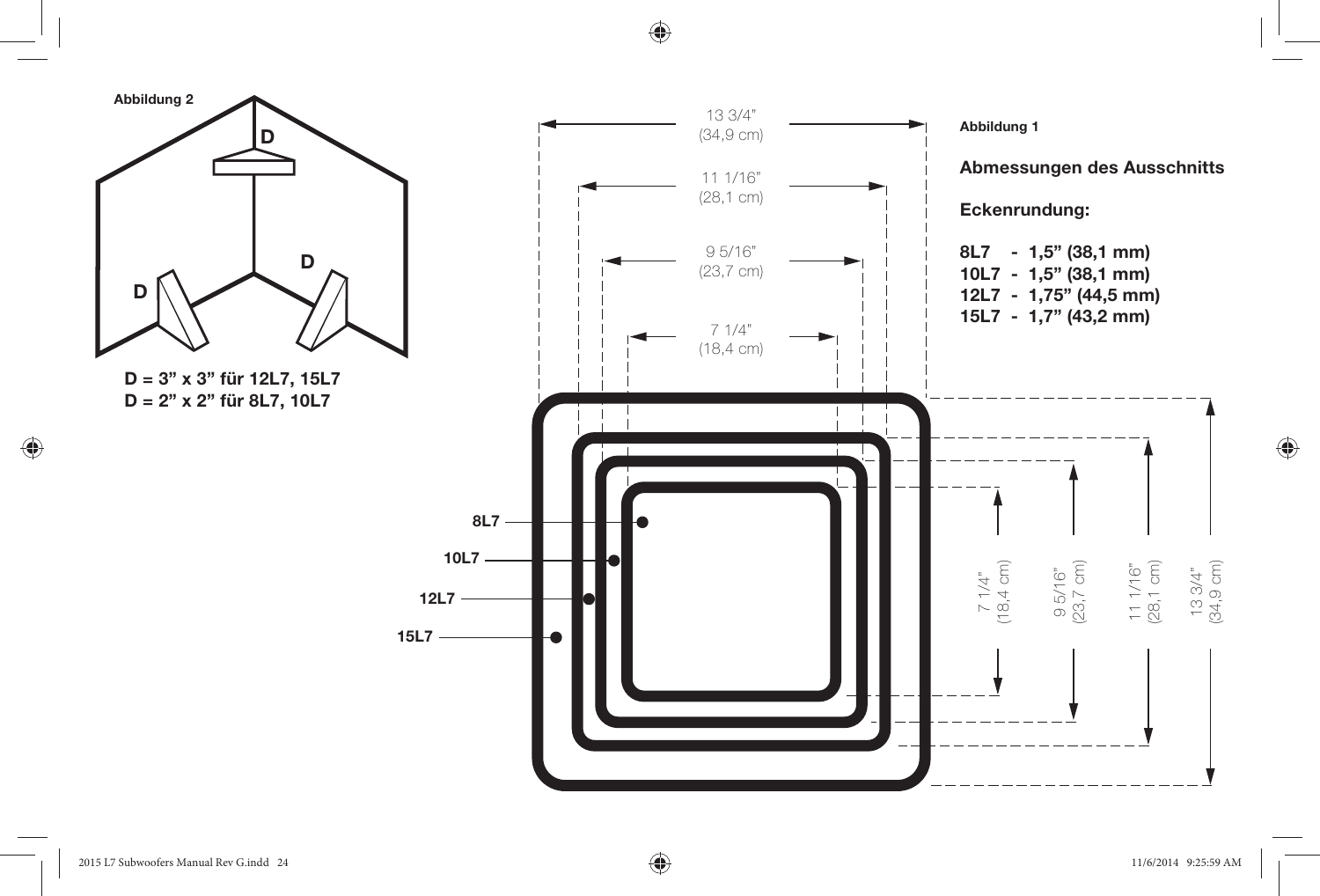Alle Volumen-Angaben (Kubikfuß; L) in diesem Handbuch schließen den Hub des Tieftöners mit ein. Bei Bassreflexgehäusen muss der Hub der Reflexöffnung berechnet und zum inneren Volumen des endgültigen Gehäusedesigns hinzugezählt werden. Verwenden Sie die äußeren Abmessungen der Reflexöffnung und multiplizieren Sie "X x Y x Z"; rechnen Sie Ihr Ergebnis in Kubikfuß um; für das 12L7-Kompakt-Bassreflexgehäuse ergeben sich unter Verwendung von 3/4" (1,9 cm) dicken MDF-Platten zum Beispiel die folgenden Werte:

#### $[$  (13,25" + 1,5" Gesamte MDF-Wandstärke) x (2,5" + 1,5" Gesamte MDF-Wandstärke x 22,5"] x (1 ft<sup>3</sup> / 1728 in<sup>3</sup>) = 0,77 ft<sup>3</sup>

Fügen Sie dieses Ergebnis zum Innenvolumen Ihres Gehäuses hinzu. Damit ergibt sich für das 12L7:

#### **1,75 ft3 + 0,77 ft3 = 2,52 ft3** .

⊕

Aufgrund der für die Reflexöffnung notwendigen Länge bietet es sich an, diese entlang des Bodens oder der hinteren Wände zu falten. Bei diesen Modellen wäre die Verwendung runder Reflexöffnungen unpraktisch. Achten Sie bei der Montage darauf, dass die Reflexöffnung nicht gegen eine feste Oberfläche wie beispielsweise eine Innenverstrebung, die Rückseite oder Wand des Kofferraums, einen Sitz oder eine Innenverkleidung Ihres Fahrzeugs ausgerichtet ist. Die Reflexöffnung darf nicht verdeckt sein. Verwenden Sie die kleinste Abmessung der rechteckigen Reflexöffnung als Minimalabstand zwischen der Reflexöffnung und jeglicher festen Oberfläche, um einen freien Luftstrom sicherzustellen.

Wenn Sie eine extrem glatte Basswiedergabe wünschen, füllen Sie Ihr L7-Gehäuse lose mit Polyfil. Für Bassreflexgehäuse ist eine Abdeckung der Reflexöffnung (im Inneren des Gehäuses) mit Bespannstoff, Maschendraht oder Streckmetall erforderlich, damit das Polyfi l nicht durch die Reflexöffnung ausgeblasen wird. Die Verwendung von Polyfil verringert den Wirkungsgrad etwas, vertieft und erweitert jedoch die Tiefbassleistung.

Weitere Ratschläge zum Gehäusebau erhalten Sie bei Ihrem Kicker-Vertragshändler oder unter der Rubrik "Support" auf der Kicker-Homepage unter **www.kicker.com**. Bitte wenden Sie sich im Falle weiterer Fragen per E-Mail an support@kicker.com oder kontaktieren Sie den Technischen Kundendienst unter der Nummer (1)(405) 624-8583.

**WARNUNG:** KICKER-Produkte können einen Schallpegel erzeugen, der zu permanenten Gehörschäden führen kann! Wenn Sie ein System auf einen Pegel stellen, der hörbare Verzerrungen erzeugt, schadet das Ihren Ohren mehr, als ein nicht verzerrtes System auf dem gleichen Lautstärkepegel. Die Schmerzschwelle ist immer ein Anzeichen dafür, dass der Schallpegel zu laut ist und zu permanenten Gehörschäden führen kann. Seien Sie bei der Lautstärkeeinstellung bitte vernünftig.

**WICHTIGER SICHERHEITSHINWEIS – WIRD EIN VERSTÄRKER ÜBER LÄNGERE ZEIT HINWEG DURCHGEHEND IM ÜBERSTEUERTEN BEREICH BETRIEBEN (VERZERRUNG UND CLIPPING VON SIGNALEN) KANN ES DAZU KOMMEN, DASS IHR AUDIOSYSTEM ÜBERHITZT UND MÖGLICHERWEISE ZU BRENNEN BEGINNT, WAS ZUR SCHWERWIEGENDEN BESCHÄDIGUNG IHRES SYSTEMS UND/ODER IHRES FAHRZEUGS FÜHREN KANN.**

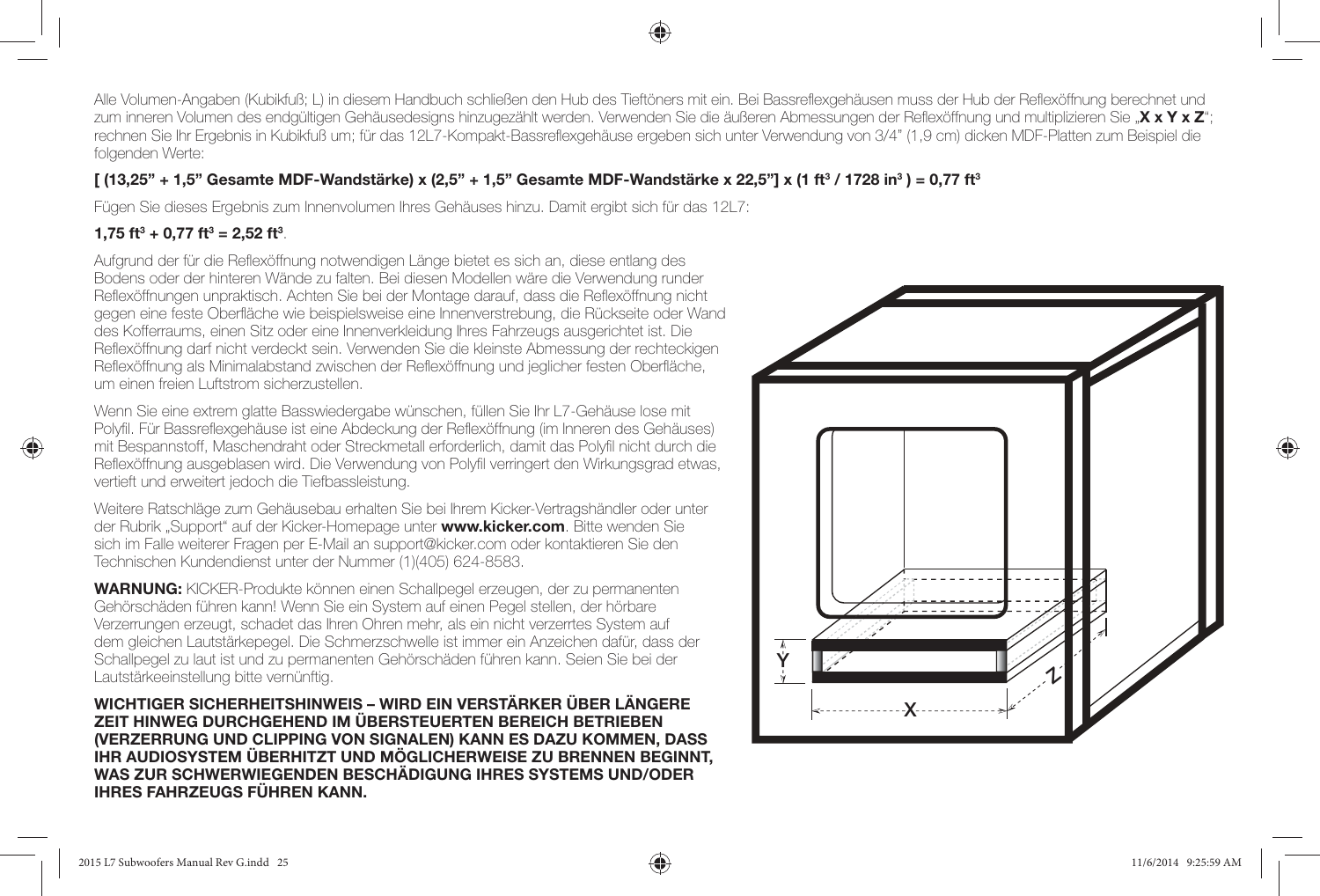# **KIKICKER.**

# *MANUEL D'UTILISATION DU CAISSON DE BASSES L7*

Modèles :

#### *8L7 | 10L7 | 12L7 | 15L7*

| Revendeur KICKER agréé :           |  |
|------------------------------------|--|
| Date d'achat :                     |  |
| Numéro de modèle du haut-parleur : |  |
| Numéro de série du haut-parleur :  |  |
|                                    |  |

**Remarque :** Tous les chiffres relatifs aux spécifications et aux performances sont susceptibles de changer. Veuillez consulter le site **www.kicker.com** pour obtenir les informations les plus récentes. Pour tirer le meilleur parti de votre nouveau caisson de basses KICKER, nous vous recommandons d'utiliser uniquement les accessoires et câbles KICKER. Veuillez compter une période de rodage de deux semaines avant que le caisson de basses n'atteigne son niveau de performance optimal.

**Vérification sonore :** Réponse médiocre des basses ? Vérifiez la phase du système en inversant les connexions négative et positive du haut-parleur sur le caisson de basses. Si cela améliore les basses, le caisson de basses était déphasé par rapport au reste du système audio.

# **CARACTÉRISTIQUES**

| <b>Modèle</b>                            | 8L7               | 10L7              | 12L7               | <b>15L7</b>     |
|------------------------------------------|-------------------|-------------------|--------------------|-----------------|
| Impédance nominale $[\Omega]$            | $2$ ou 4          | $2$ ou $4$        | $2$ ou $4$         | $2$ ou $4$      |
| Fs [Hz]                                  | 47,2              | 37,5              | 34                 | 26,3            |
| Sensibilité [1W, 1m]                     | 82,4              | 85,9              | 86,9               | 88,6            |
| Qts                                      | 0,735             | 0,507             | 0,539              | 0,539           |
| Qms                                      | 8,828             | 9,791             | 9,488              | 11,868          |
| <b>Qes</b>                               | 0,802             | 0,535             | 0,571              | 0,565           |
| $\text{Re}[\Omega]$                      | 6,6               | 7,9               | 6,8                | $\overline{7}$  |
| Vas [pied $3$ ; L]                       | 0.322:9.127       | 1;28,32           | 1,92; 54,274       | 5,263; 149,048  |
| Puissance continue [Watts RMS]           | 500               | 750               | 900                | 1 200           |
| Dimensions externes du boîtier [po ; cm] | $8-13/16$ ; 22,4  | $10-11/16$ ; 27,2 | $12 - 9/16$ ; 32   | 15-5/8; 39,6    |
| Profondeur du montage [po ; cm]          | $5 - 7/16$ ; 13,8 | $6 - 7/8$ ; 17,5  | $7 - 7/8$ ; 20     | 93/8:23.9       |
| Découpe de montage [po ; cm]             | $7-1/4$ ; 18,4    | $9 - 5/16$ ; 23,7 | $11 - 1/16$ ; 28,1 | $13-3/4$ ; 34,9 |
| Réponse en fréquence [Hz]                | $28 - 100$        | $24 - 100$        | $20 - 100$         | $18 - 100$      |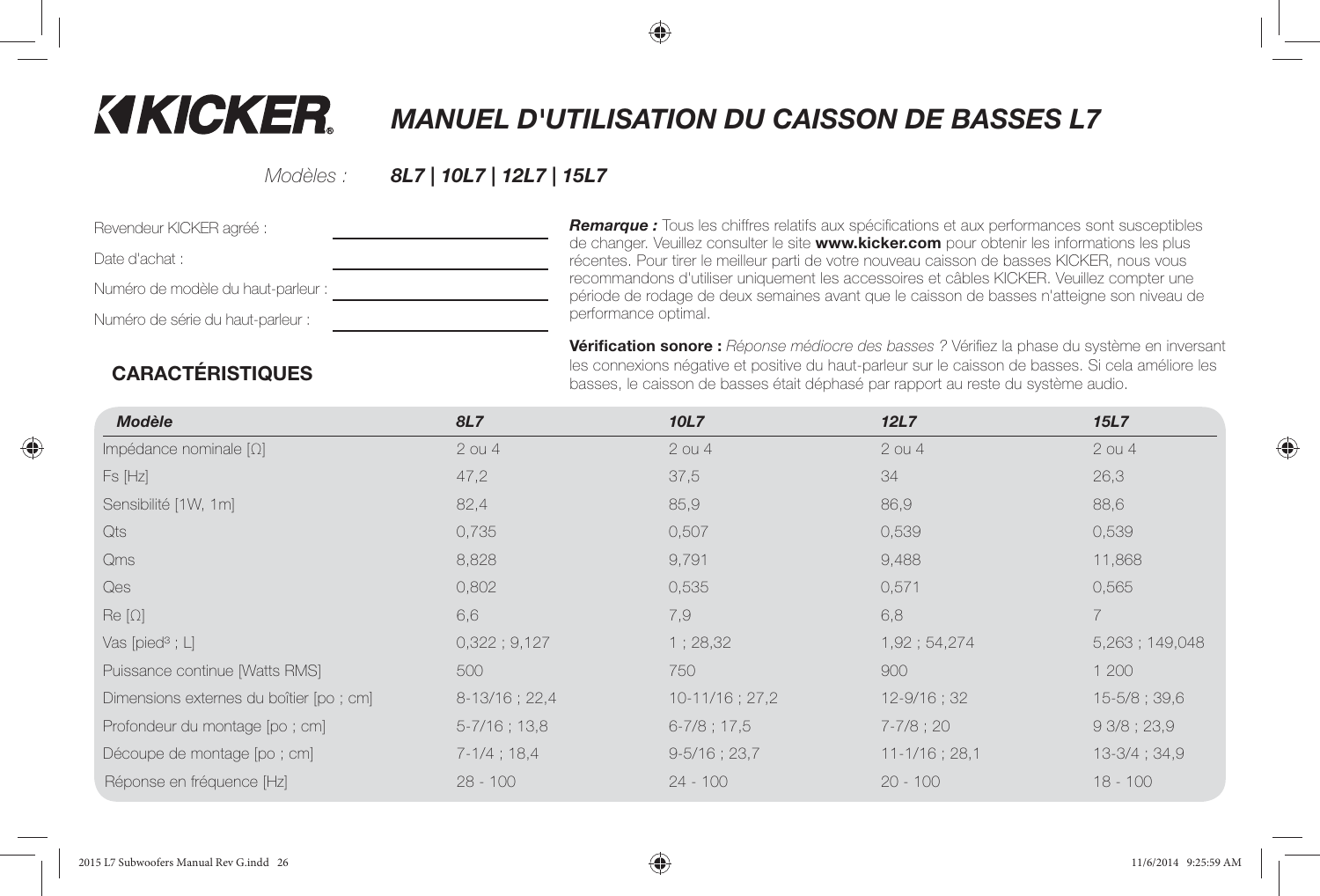

Brevet aux États-Unis – www.kicker.com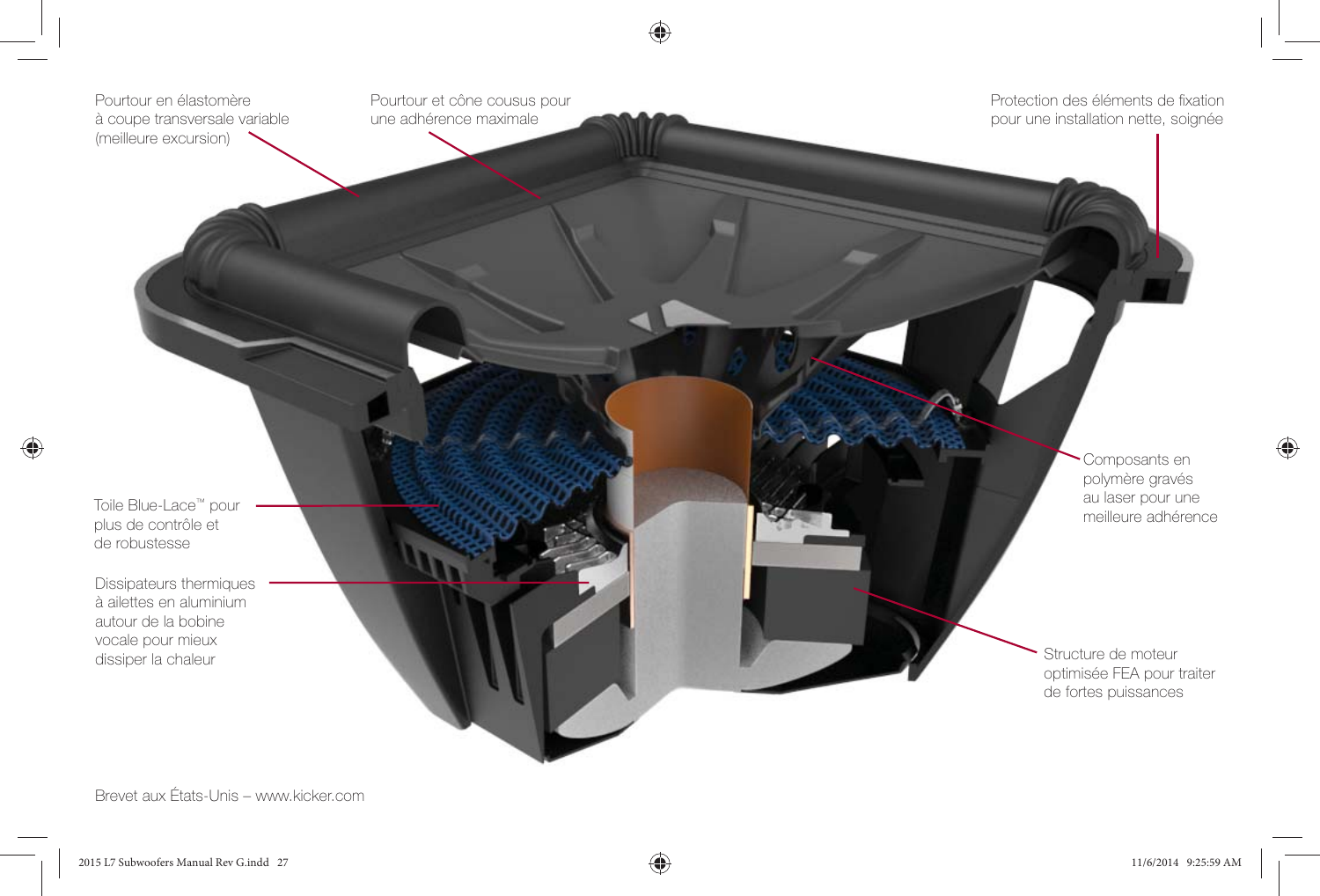#### **BRANCHEMENT**

#### **Utiliser les bornes à enfoncer pour brancher votre système de basses en série ou en parallèle**

Les systèmes de basses L7 sont disponibles en version à bobines vocales doubles de 2 Ω (ohm) ou 4 Ω. Les deux bobines doivent être reliées à une source d'amplification. Le double système de basses à 2  $\Omega$  génère une charge de 1 Ω si les bobines sont branchées en parallèle ou de 4 Ω en série. Le double système de basses à 4 Ω fournit une charge de 2 Ω en branchement parallèle ou de 8 Ω en série. Les bornes à points blancs sont réservées à la première bobine vocale. Les bornes avec des marques unies en rouge et en noir sont réservées à la deuxième bobine vocale.

#### **Branchement en parallèle Branchement en série**

Doubles bobines vocales  $2 Ω =$ Charge 1  $Ω$ Doubles bobines vocales  $4 Ω =$ Charge  $2 Ω$ 



Doubles bobines vocales  $2 Ω =$ Charge  $4 Ω$ Doubles bobines vocales  $4 Ω =$ Charge  $8 Ω$ 





**Astuce de pro :** Avec un amplificateur KICKER IQ, deux haut-parleurs KICKER QS et quelques câbles KICKER, vous aurez une mise à jour complète du système, qui sera au top ! Les amplificateurs et accessoires KICKER simplifient la montée en puissance de votre unité existante ou en stock. Renseignez-vous auprès de votre revendeur sur les mises à jour de vos haut-parleurs et amplificateurs KICKER pour compléter votre système !

**amplifi cateur +**

♠

amplificateur -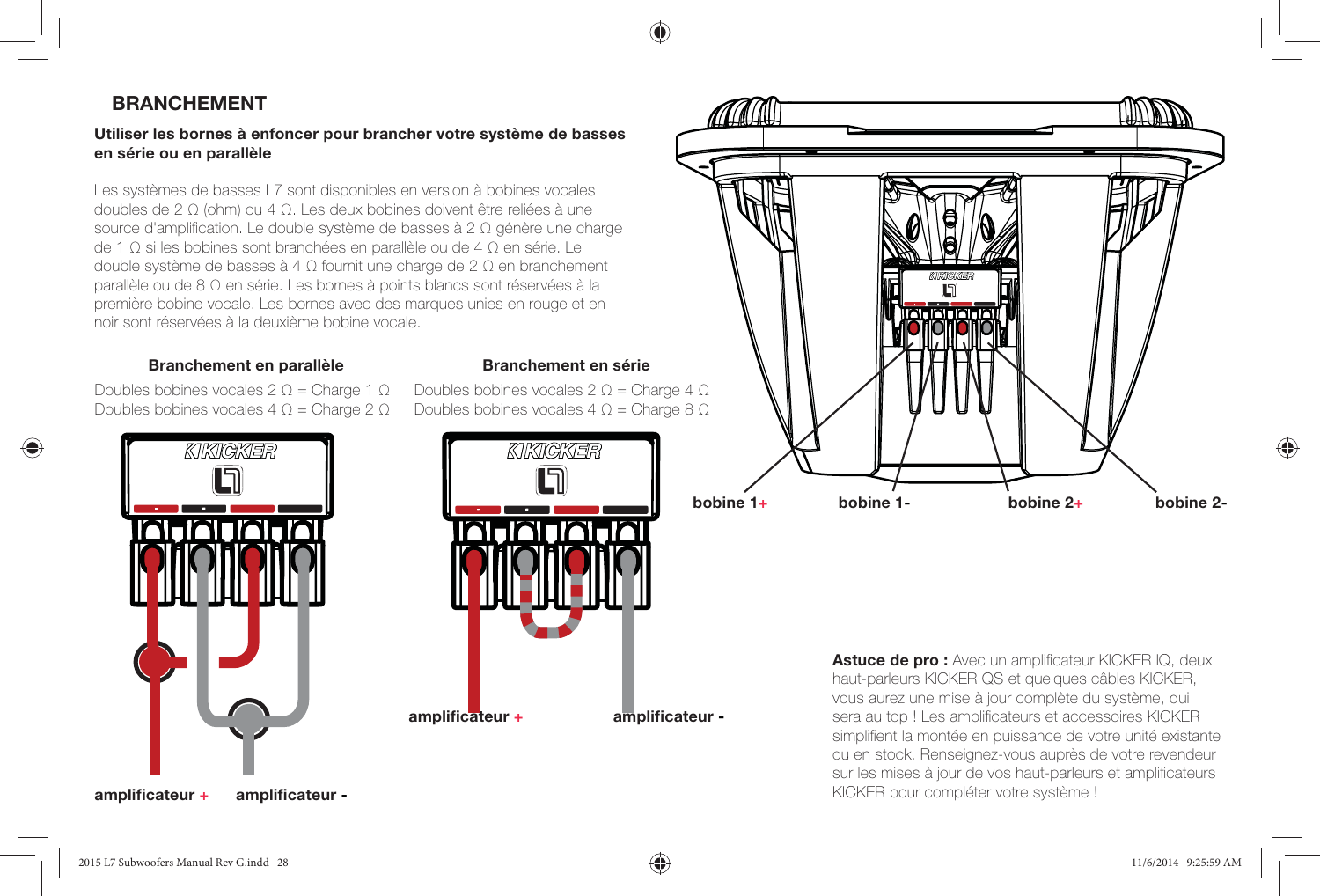#### **Bobines vocales en parallèle, caissons de basses en parallèle Bobines vocales en série, caissons de basses en parallèle**

Doubles bobines vocales 2  $\Omega$  en configuration de caisson double = Charge 0,5  $\Omega$ Doubles bobines vocales 4  $\Omega$  en configuration de caisson double = Charge 1  $\Omega$ 



Doubles bobines vocales 2  $\Omega$  en configuration de caisson double = Charge 2  $\Omega$ Doubles bobines vocales 4  $\Omega$  en configuration de caisson double = Charge 4  $\Omega$ 



**AVERTISSEMENT :** Si vous utilisez plusieurs systèmes pour caisson de basses reliés entre eux par un branchement en série, chaque système doit être dans un caisson séparé. Sinon, les systèmes de basses peuvent être endommagés, ce qui entraîne l'annulation de la garantie.

⊕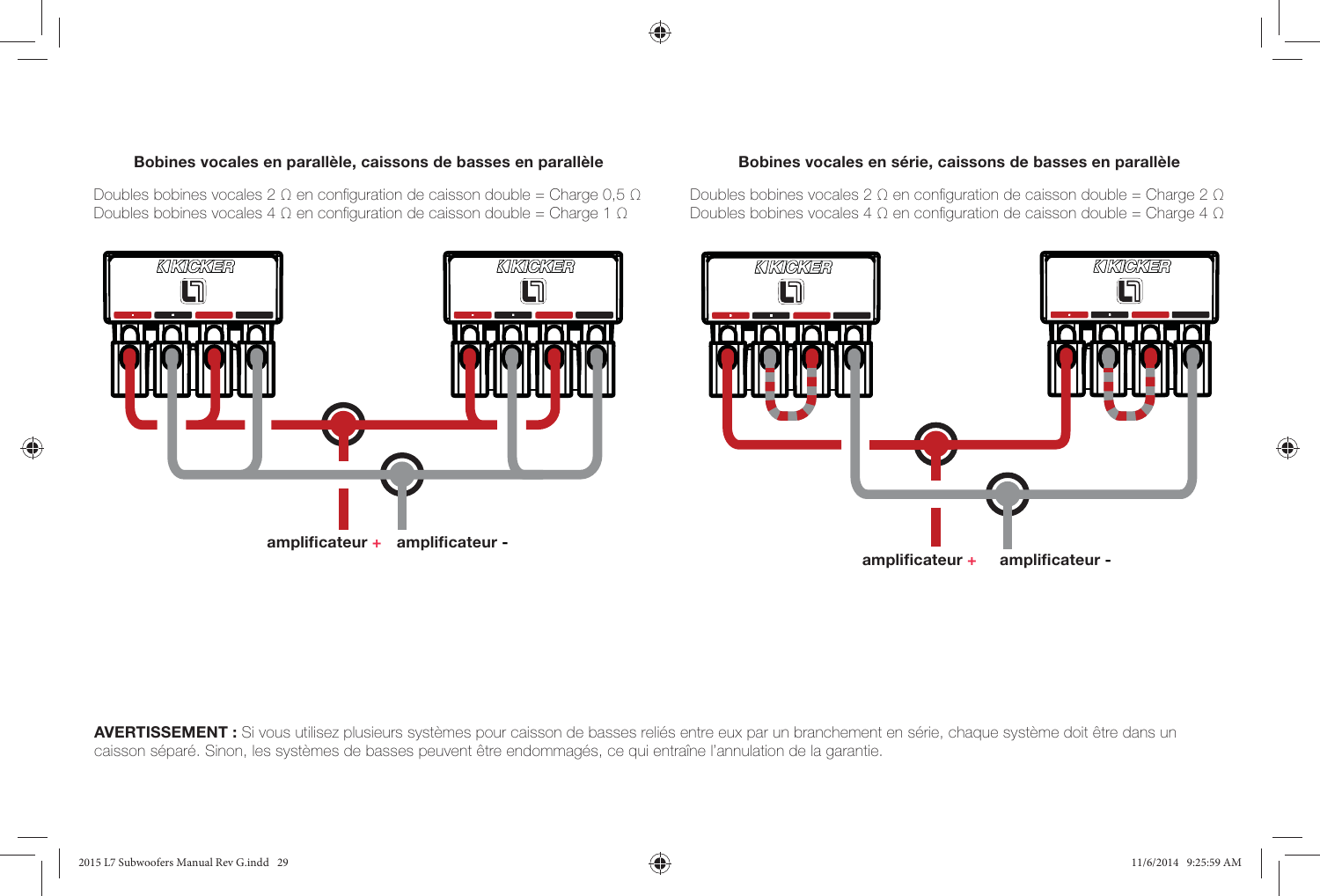## **APPLICATIONS DU CAISSON SCELLÉ**

Le système L7 génère plus de pression sonore qu'un haut-parleur rond de taille équivalente et excelle quand il est utilisé dans les caissons scellés recommandés. La structure des caissons scellés offre la réponse audio la plus fluide avec plus de puissance aux fréquences les plus basses, de 20 à 30 Hz. De tels systèmes assurent des doses massives de basses à haute fidélité et peuvent être pilotés à des niveaux sévères de puissance d'amplification. Le système de suspension à haute performance peut fonctionner dans un caisson scellé de taille plus importante. Ce volume de caisson maximal est idéal pour des installations à ultra-haute qualité sonore. Le caisson maximal crée une courbe de réponse très plate et étend superbement la réponse au niveau des ultra-basses.

Les systèmes de basses L7 ont une bonne performance dans tous les caissons scellés dont la taille est comprise entre le minimum et le maximum recommandés. Ces systèmes présentent des avantages dans les deux configurations : une taille minimale produit des basses de haut impact et la maximale génère une protraction à basse fréquence. De façon générale, le système aura le son du caisson recommandé dont le volume est le plus proche. Les recommandations pour ces caissons ont été calculées en incluant l'espace d'air inclus dans le caisson et comprennent le déplacement des basses. Tout l'espace du caisson scellé doit être rempli à 50 % avec un rembourrage en polyester lâche (poly-fil). Ne fabriquez pas un boîtier avec un espace plus grand que le volume de caisson maximal recommandé.

**Scellé au maximum**

#### **Scellé au minimum**

⊕

| Modèle      | Volume pied <sup>3</sup> (L) | Puissance        | Modèle      | Volume pied <sup>3</sup> (L) | Puissance        |
|-------------|------------------------------|------------------|-------------|------------------------------|------------------|
| 8L7         | ,4 (11,33)                   | 500W RMS         | 8L7         | 0,75(21,24)                  | 500 W RMS        |
| 10L7        | .8(22,65)                    | 750W RMS         | 10L7        | 1,25(35,4)                   | <b>750 W RMS</b> |
| 12L7        | 1(28,32)                     | 900W RMS         | 12L7        | 2(56,64)                     | 900 W RMS        |
| <b>15L7</b> | 1,75 (49,56)                 | <b>1200W RMS</b> | <b>15L7</b> | 6(169,9)                     | 1 200 W RMS      |

Dimensions des parois pour un caisson scellé au minimum constitué de fibre MDF de 3/4 pouce (1,9 cm) d'épaisseur :

| Modèle      | Volume pied <sup>3</sup> (L) | Paroi A po, (cm)     | Paroi B po, (cm)     | Paroi C po, (cm)      |
|-------------|------------------------------|----------------------|----------------------|-----------------------|
| 8L7         | .4(11.33)                    | 11x11, 27.9x27.9     | 11x7.75, 27.9x19.69  | 9.5x7.75, 24.13x19.69 |
| 10L7        | .8(22.65)                    | 13.5X13.5, 34.3X34.3 | 13.5x9.5, 34.3x24.13 | 12x9.5, 30.5x24.13    |
| 12L7        | 1(28.32)                     | 13.5X13.5, 34.3X34.3 | 13.5x12, 34.3x30.5   | 12x12, 30.5x30.5      |
| <b>15L7</b> | 1.75(49.56)                  | 16.5x16.5, 42x42     | 16.5x13.5, 42x34.3   | 15X13.5, 38.1X34.3    |





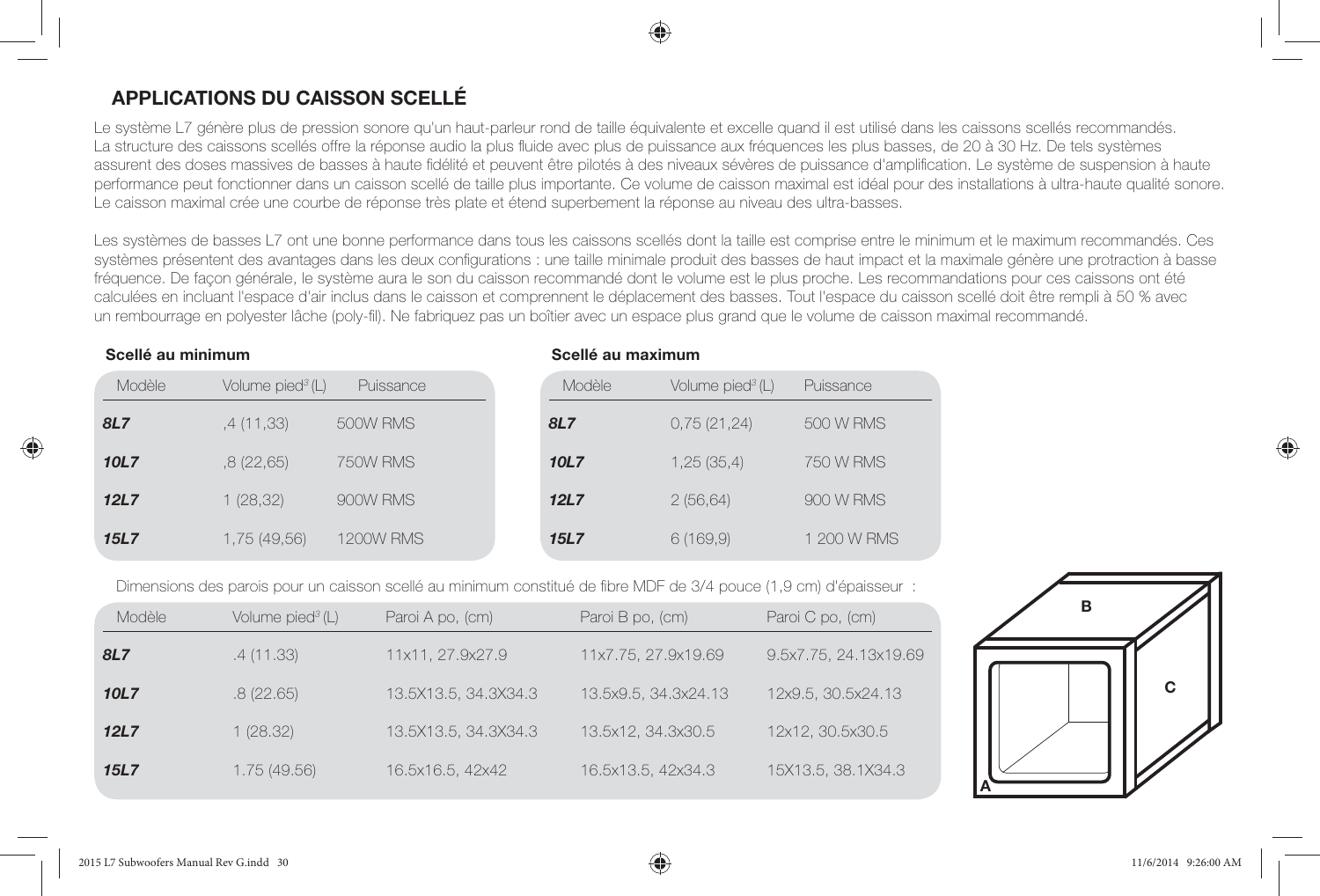

## **APPLICATIONS DU CAISSON VENTILÉ**

Ces boîtiers sont les caissons de choix pour des basses incroyables. Ainsi, si l'espace n'est pas un problème et si vous voulez profiter au maximum de votre système L7, essayez un de ces caissons ventilés. Les systèmes pour caissons de basses L7 sauront faire face à des niveaux de puissance massifs dans tous les caissons recommandés, minimum ou maximum. Les caissons de taille plus réduite sont plus adaptés aux applications où l'espace est limité. Les caissons de plus grande taille produiront un peu plus de basses aux fréquences les plus basses.

La structure ventilée minimale augmente le rendement des basses et s'intègre dans de nombreuses applications à espace limité. Même avec la plus petite taille de caisson ventilé, la sortie entre 30Hz et 80Hz sera considérablement plus forte que celle d'un caisson scellé. La conception ventilée maximale crée une réponse encore plus forte dans cette bande de fréquence. Le caisson ventilé de taille maximale correspond à la solution de plus grande taille et la plus efficace.

| Compact ventilé                                                       | <b>8L7</b>       | 10L7               | 12L7               | 15L7               |
|-----------------------------------------------------------------------|------------------|--------------------|--------------------|--------------------|
| Volume du boîtier, pied <sup>3</sup> (L) + déplacement de l'ouverture | 0,66(18,69)      | 1,25(35,4)         | 1,75(49,6)         | 3.0(85)            |
| Taille d'ouverture, po x po (cm x cm)                                 | 1,5x9,5 (3,8x24) | 2,5x11,25 (6,4x29) | 2,5x13,25 (6,4x34) | 2,5x16,25 (6,4x41) |
| Longueur d'ouverture, po (cm)                                         | 19,25 (49)       | 19,75 (50)         | 22,5(57)           | 19,5(50)           |
| Puissance, RMS                                                        | 500              | 750                | 900                | 1,200              |
|                                                                       |                  |                    |                    |                    |
| SQ ventilé                                                            | <b>8L7</b>       | <b>10L7</b>        | 12L7               | 15L7               |
| Volume du boîtier, pied <sup>3</sup> (L) + déplacement de l'ouverture | 1(28, 32)        | 2,25(63,7)         | 3,25(92)           | 6.0(170)           |
| Taille d'ouverture, po x po (cm x cm)                                 | 2x9.5(5.1x24)    | 3x11,25 (7,6x29)   | 3x13,25 (7,6x34)   | 3,5x16,25(8,9x41)  |
| Longueur d'ouverture, po (cm)                                         | 21,25(54)        | 18(46)             | 14,5(37)           | 13,75(35)          |
| Puissance, RMS                                                        | 500              | 750                | 900                | 1 200              |

## **NOTES DE CONSTRUCTION DE BOÎTIER**

Utilisez une MDF (medium density fiberboard) d'épaisseur minimale 1.9 cm (3/4 ") et étanchéifier les joints au silicone. Utilisez le « modèle » fourni à l'intérieur du carton d'emballage de votre L7 pour tracer le trou de montage, puis découpez directement en suivant le trait. Cf. **Figure 1**.

Ces constructions nécessitent des entretoises internes. Ajoutez une entretoise triangulaire entre chacune des parois les plus grandes, non maintenues. Cf. **Figure 2**.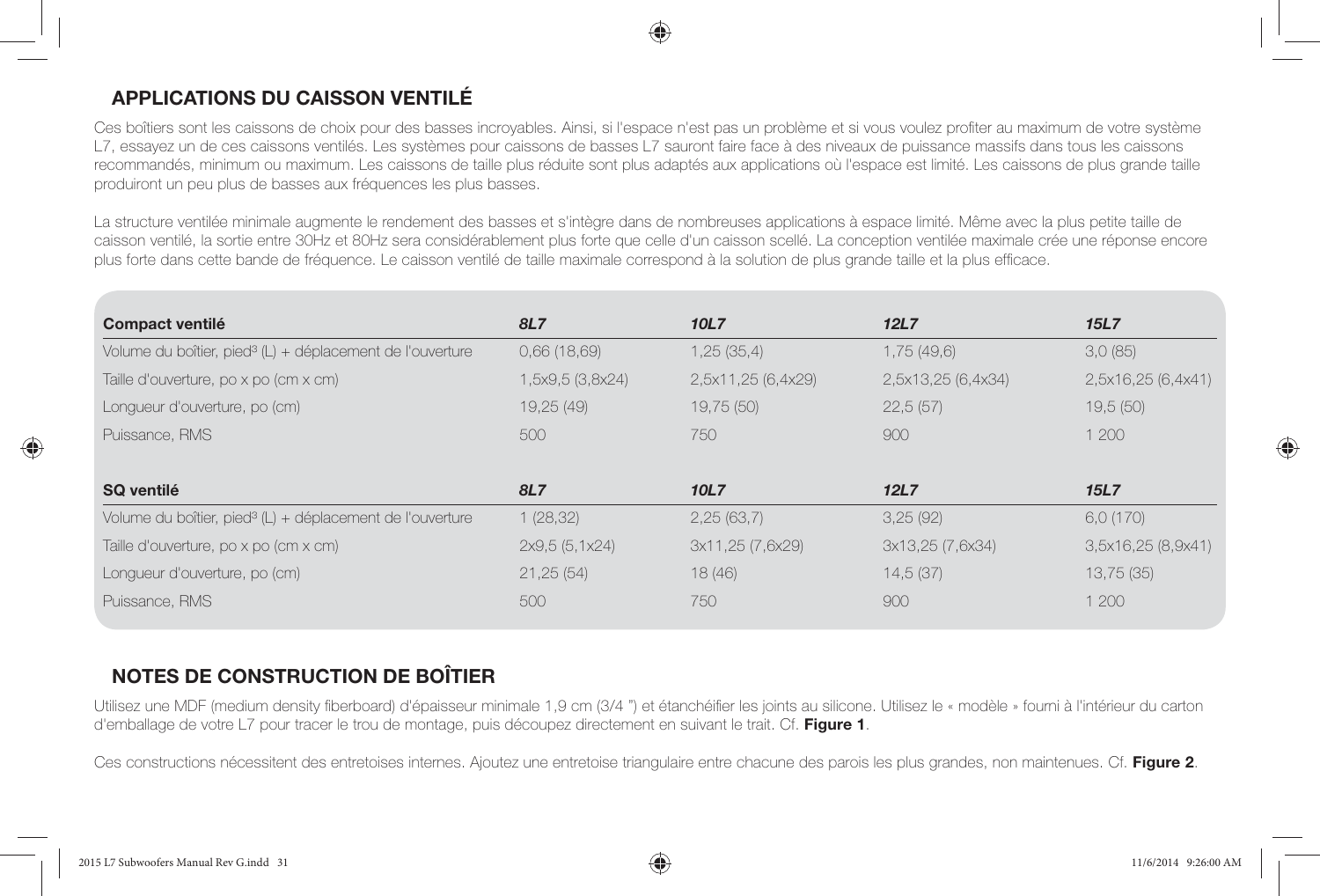⊕



 $\bigoplus$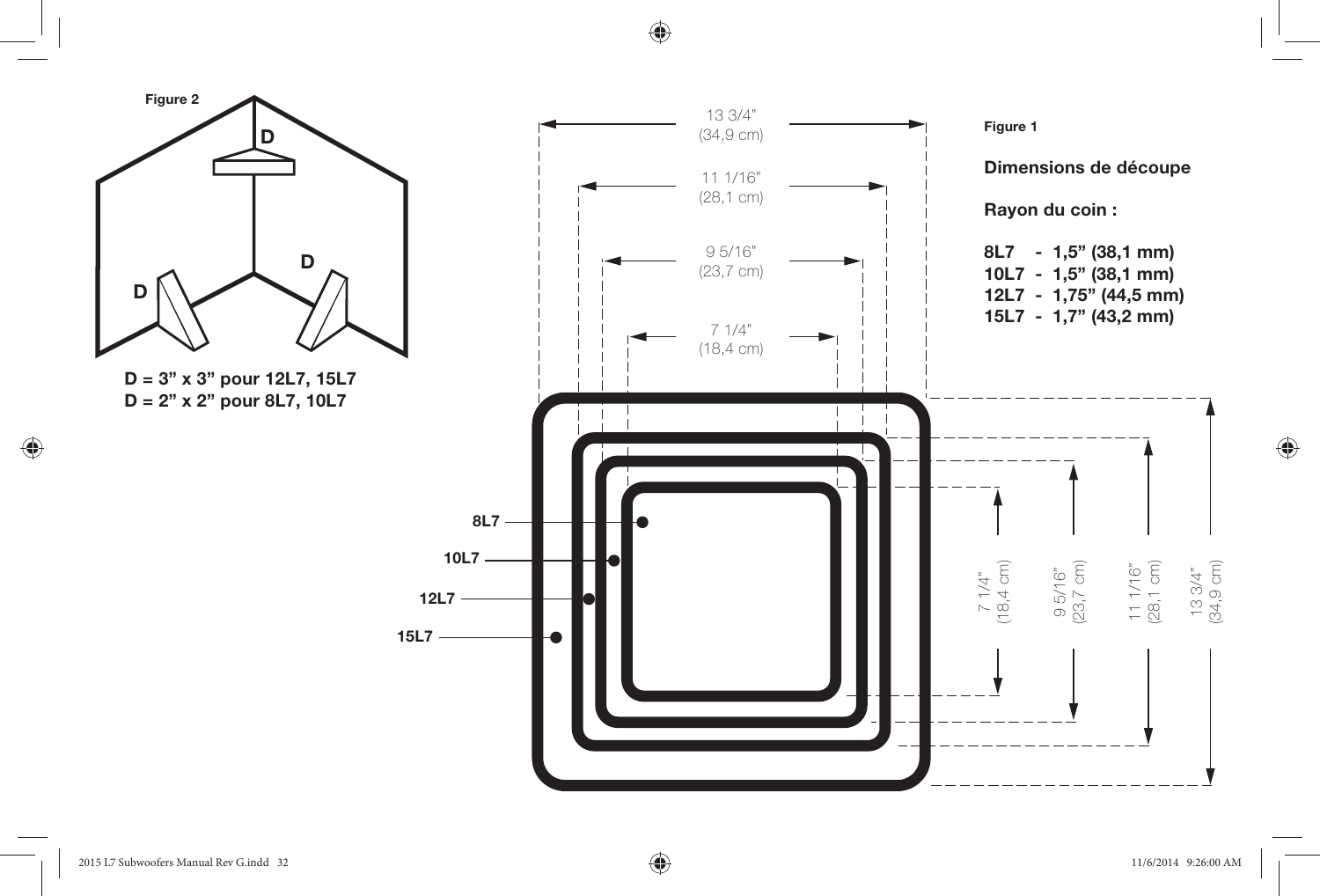Toutes les mesures en pied cubique (L) de ce manuel comprennent le déplacement du haut-parleur de basses. Pour les caissons ventilés, le déplacement de l'orifice doit être calculé et ajouté au volume interne de conception finale. Utilisez les dimensions externes de l'ouverture et multipliez « **X x Y x Z** », convertissez en pied cubique. Par exemple, les dimensions externes de l'ouverture pour la construction compacte ventilée du 12L7 sont, en prenant de la fibre MDF de 3/4 pouce (1,9 cm) :

#### $[$  (13,25 po + 1,5 po épaisseur totale de la paroi) x (2,5 po + 1,5 po épaisseur totale de la paroi) x 22,5 po] x (1 pied<sup>3</sup> / 1 728 po<sup>3</sup>) = 0,77 pied<sup>3</sup>

Ajoutez ce nombre au volume interne du caisson. Pour le 12L7 :

#### **1,75 pied3 + 0,77 pied3 = 2,52 pied3** .

⊕

En raison de la longueur nécessaire de ces ouvertures, on peut décider de replier l'ouverture le long des parois en bas et à l'arrière. Il n'est pas recommandé de pratiquer des ouvertures circulaires pour de telles constructions. Ne placez pas une ouverture contre une surface pleine, telle qu'une entretoise interne, une paroi arrière ou la cloison du coffre, un siège ou une paroi interne de votre véhicule. L'ouverture doit rester dégagée. Utilisez la plus petite dimension de l'ouverture rectangulaire pour le minimum d'espace à laisser entre l'ouverture de ventilation et toute surface pleine pour assurer une circulation d'air non obstruée.

Si vous préférez une réponse ultra-souple des basses, nous vous recommandons de remplir lâchement votre caisson L7 de rembourrage poly-fil. Les structures ventilées auront besoin d'une protection à l'extrémité du port d'ouverture (située dans le boîtier) avec un tissu grillagé, du grillage ou du métal expansé pour éviter que le poly-fi l ne ressorte par l'ouverture. L'utilisation de poly-fi l diminuera légèrement le rendement mais approfondira et étendra la sortie à basse fréquence.

Pour davantage de conseil sur la construction du boîtier, consultez votre revendeur Kicker agréé ou cliquez sur l'onglet Assistance (Support) sur la page d'accueil de Kicker, à l'adresse **www.kicker.com**. Veuillez adresser un e-mail à support@kicker.com ou appeler notre assistance technique au +1 405 624 8583 pour toutes vos questions.

**AVERTISSEMENT :** Les haut-parleurs KICKER ont la capacité de produire des niveaux sonores pouvant endommager l'ouïe de façon irréversible ! L'augmentation du volume d'un système jusqu'à un niveau présentant une distorsion audible endommage davantage l'ouïe que l'écoute d'un système sans distorsion au même volume. Le seuil de la douleur est toujours le signe que le niveau sonore est trop élevé et risque d'endommager l'ouïe de façon irréversible. Réglez le volume en faisant preuve de bon sens.



#### **AVERTISSEMENT IMPORTANT DE SÉCURITÉ : UN FONCTIONNEMENT CONTINU ET PROLONGÉ D'UN AMPLIFICATEUR EN DISTORSION OU EN SATURATION PEUT PROVOQUER LA SURCHAUFFE DE VOTRE SYSTÈME AUDIO, UN POTENTIEL DÉPART D'INCENDIE ET SÉRIEUSEMENT ENDOMMAGER VOS COMPOSANTS ET/OU VOTRE VÉHICULE.**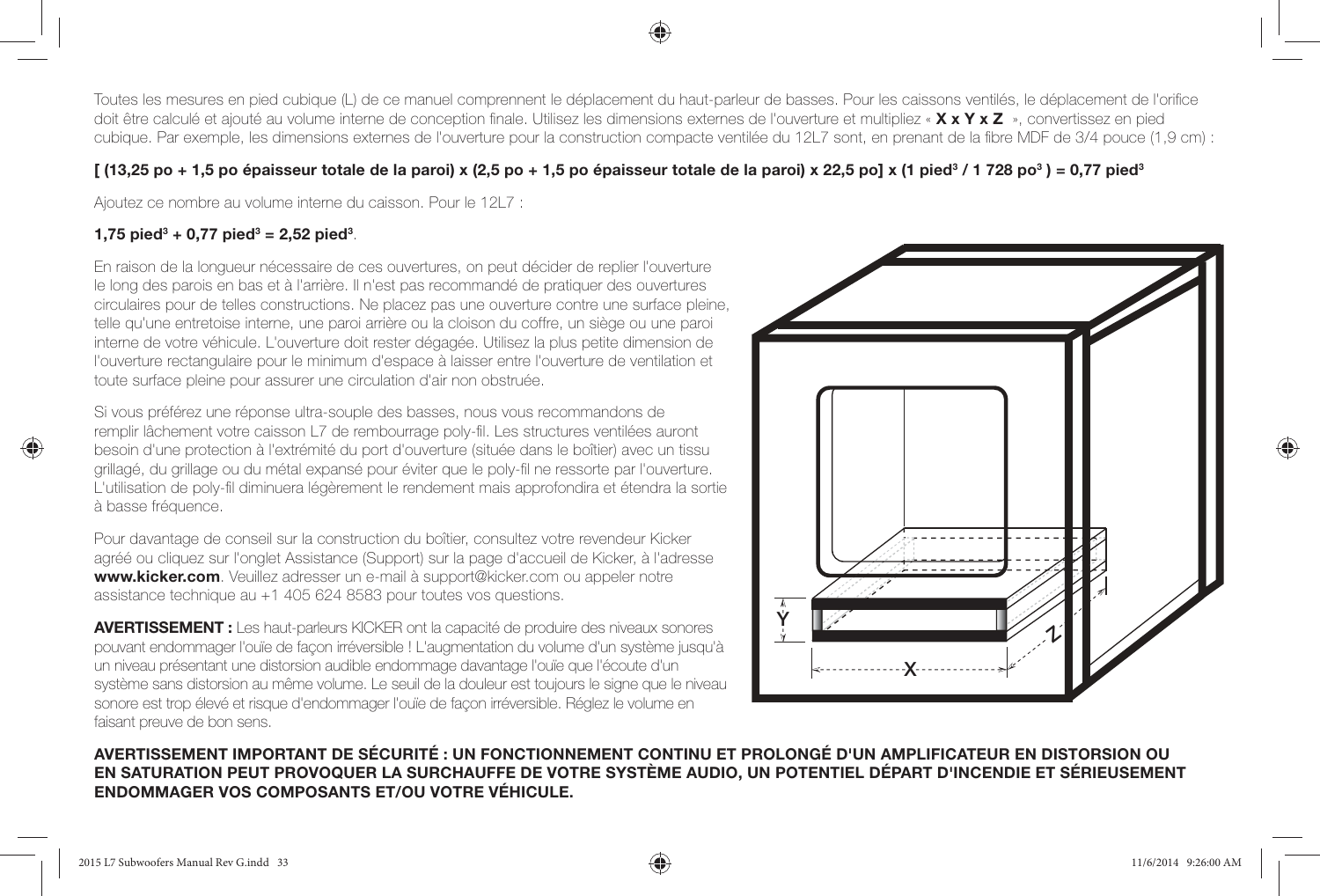#### *Q-CLASS ACOUSTICS LIMITED WARRANTY*

When purchased from an Authorized KICKER Dealer, KICKER warrants Q-Class KICKER products to be free from defects in material and workmanship for THREE (3) YEARS from date of original purchase with receipt. In all cases you must have the original receipt. Should service be necessary under this warranty for any reason due to manufacturing defect or malfunction during the warranty period, Kicker will repair or replace (at its discretion) the defective merchandise with equivalent merchandise at no charge. Warranty replacements may have cosmetic scratches and blemishes. Discontinued products may be replaced with more current equivalent products.

This warranty is valid only for the original purchaser and is not extended to owners of the product subsequent to the original purchaser. Any applicable implied warranties are limited in duration to a period of the express warranty as provided herein beginning with the date of the original purchase at retail, and no warranties, whether express or implied, shall apply to this product thereafter. Some states do not allow limitations on implied warranties; therefore these exclusions may not apply to you. This warranty gives you specific legal rights; however you may have other rights that vary from state to state.

#### **WHAT TO DO IF YOU NEED WARRANTY OR SERVICE**

Defective merchandise should be returned to your local Authorized Stillwater Designs (Kicker) Dealer for warranty service. Assistance in locating an Authorized Dealer can be found at www.kicker.com or by contacting Stillwater Designs directly. You can confirm that a dealer is authorized by asking to see a current authorized dealer window decal. If it becomes necessary for you to return defective merchandise directly to Stillwater Designs (Kicker), call the Kicker Customer Service Department at (405) 624-8510 for a Return Merchandise Authorization (RMA) number. Package all defective items in the original container or in a package that will prevent shipping damage, and return to:

Stillwater Designs, 3100 North Husband Road, Stillwater, OK 74075

The RMA number must be clearly marked on the outside of the package. Please return only defective components. The return of functioning items increases your return freight charges. Non-defective items will be returned freight-collect to you. Include a copy of the original receipt with the purchase date clearly visible, and a "proof-of-purchase" statement listing the Customer's name, Dealer's name and invoice number, and product purchased. Warranty expiration on items without proof-of-purchase will be determined from the type of sale and manufacturing date code. Freight must be prepaid; items sent freight-collect, or COD, will be refused.

#### **WHAT IS NOT COVERED?**

♠

This warranty is valid only if the product is used for the purpose for which it was designed. It does not cover:

Damage due to improper installation extension to the state of the state of the Subsequent damage to other components Speakers damaged due to amplifier clipping or distortion excludion and the shipping on non-defective items Service performed by anyone other than KICKER Any cost or expense related to the removal or reinstallation of product Products with tampered or missing barcode labels Products with tampered or missing serial numbers Products returned without a Return Merchandise Authorization (RMA) number Products purchased from an UNAUTHORIZED dealer The cost of shipping product to KICKER Items previously repaired or modified by any unauthorized repair facility Damage caused by exposure to moisture, excessive heat, chemical cleaners, and/or UV radiation Damage through negligence, misuse, accident or abuse. Repeated returns for the same damage may be considered abuse



#### **HOW LONG WILL IT TAKE?**

Kicker strives to maintain a goal of one week for turnaround on service of all acoustics (subwoofers, midrange and coaxial drivers, tweeters, crossovers etc) returns. Delays may be incurred if lack of replacement inventory or parts is encountered. Failure to follow these steps may void your warranty. Any questions can be directed to the Kicker Customer Service Department at (405) 624-8510.

P.O. Box 459 • Stillwater, Oklahoma 74076 • USA • (405) 624–8510 20141106-G-41L7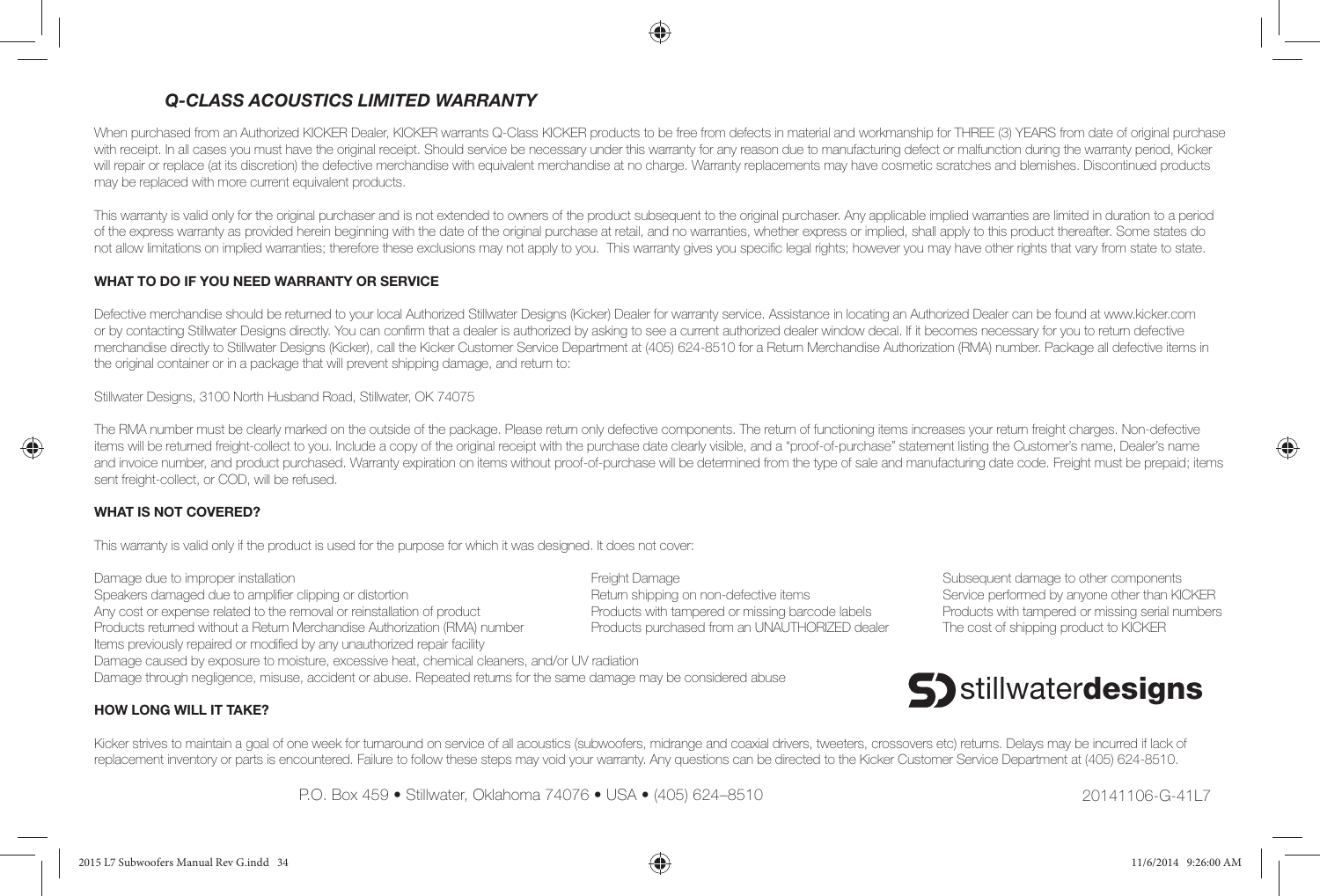#### *International Warranty*

Contact your International Kicker dealer or distributor concerning specific procedures for your country's warranty policies.

Our goods come with guarantees that cannot be excluded under the **Australian Consumer Law**. You are entitled to a replacement or refund for a major failure and for compensation for any other reasonably foreseeable loss or damage. You are also entitled to have the goods repaired or replaced if the goods fail to be of acceptable quality and the failure does not amount to a major failure.

#### **GARANTÍA INTERNACIONAL** *Versión Español*

Comuníquese con su concesionario o distribuidor Kicker internacional para obtener infor ación sobre procedimientos específicos relacionados con las normas de garantía de su país.

ADVERTENCIA: Los excitadores Kicker son capaces de producir niveles de sonido que pueden dañar permanentemente el oído. Subir el volumen del sistema hasta un nivel que produzca distorsión es más dañino para el oído que escuchar un sistema sin distorsión al mismo volumen. El dolor es siempre una indicación de que el sonido es muy fuerte y que puede dañar permanentemente el oído. Sea precavido cuando controle el volumen.

La frase "combustible para vivir la vida Livin' Loud™ a todo volumen" se refiere al entusiasmo por la vida que la marca Kicker de estéreos de automóvil representa y a la recomendación a nuestros clientes de que vivan lo mejor posible ("a todo volumen") en todo sentido. La línea de altavoces y amplificadores Kicker es la mejor del mercado de automóviles y por lo tanto representa el "combustible" para vivir a todo volumen en el área de "estéreos de automóvil" de la vida de nuestros clientes. Recomendamos a todos nuestros clientes que obedezcan todas las reglas y reglamentos locales sobre ruido en cuanto a los niveles legales y apropiados de audición fuera del vehículo.

#### **INTERNATIONALE GARANTIE** *Deutsche Version*

Nehmen Sie mit Ihren internationalen Kicker-Fachhändler oder Vertrieb Kontakt auf, um Details über die Garantieleistungen in Ihrem Land zu erfahren.

WARNUNG: KICKER-Treiber können einen Schallpegel erzeugen, der zu permanenten Gehörschäden führen kann! Wenn Sie ein System auf einen Pegel stellen, der hörbare Verzerrungen erzeugt, schadet das Ihren Ohren mehr, als ein nicht verzerrtes System auf dem gleichen Lautstärkepegel. Die Schmerzschwelle ist immer eine Anzeige dafür, dass der Schallpegel zu laut ist und zu permanenten Gehörschäden führen kann. Seien Sie bei der Lautstärkeeinstellung bitte vernünftig!

Der Slogan "Treibstoff für Livin' Loud" bezieht sich auf die mit den Kicker-Autostereosystemen assoziierte Lebensfreude und die Tatsache, dass wir unsere Kunden ermutigen, in allen Aspekten ihres Lebens nach dem Besten ("Livin' Loud") zu streben. Die Lautsprecher und Verstärker von Kicker sind auf dem Markt für Auto-Soundsysteme führend und stellen somit den "Treibstoff" für das Autostereoerlebnis unserer Kunden dar. Wir empfehlen allen unseren Kunden, sich bezüglich der zugelassenen und passenden Lautstärkepegel außerhalb des Autos an die örtlichen Lärmvorschriften zu halten.

#### **GARANTIE INTERNATIONALE***Version Française*

♠

Pour connaître les procédures propres à la politique de garantie de votre pays, contactez votre revendeur ou distributeur International Kicker.

AVERTISSEMENT: Les haut-parleurs Kicker ont la capacité de produire des niveaux sonores pouvant endommager l'ouïe de façon irréversible ! L'augmentation du volume d'un système jusqu'à un niveau présentant une distorsion audible endommage davantage l'ouïe que l'écoute d'un système sans distorsion au même volume. Le seuil de la douleur est toujours le signe que le niveau sonore est trop élevé et risque d'endommager l'ouïe de façon irréversible. Réglez le volume en faisant prevue de bon sens !

L'expression " carburant pour vivre plein pot " fait référence au dynamisme de la marque Kicker d'équipements audio pour véhicules et a pour but d'encourager nos clients à faire le maximum (" vivre plein pot ") dans tous les aspects de leur vie. Les haut-parleurs et amplificateurs Kicker sont les meilleurs dans le domaine des équipements audio et représentent donc pour nos client le " carburant pour vivre plein pot " dans l'aspect " installation audio de véhicule " de leur vie. Nous encourageons tous nos clients à respecter toutes les lois et réglementations locales relatives aux niveaux sonores acceptables à l'extérieur des véhicules.